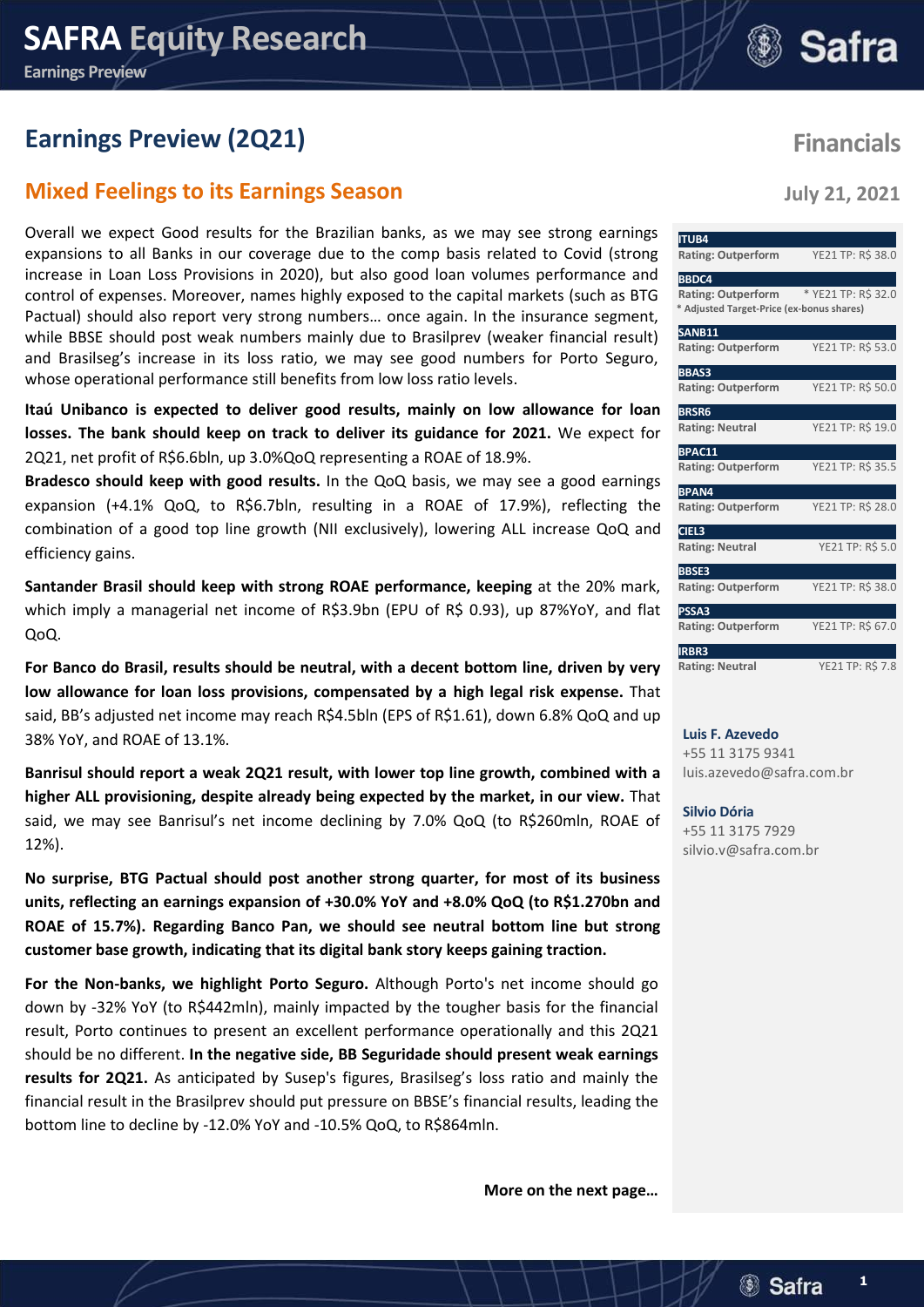

**IRB should deliver a weak earnings result.** The numbers already anticipated by SUSEP do not show a clear recovery. The net loss of -R\$49mln reported in April/21 should weigh on the 2Q consolidated result. In May/21, there was a slight recovery in earnings, but not enough to reverse the loss presented in the previous month.

**Finally, although Cielo report still weak figures, but some improvement in a YoY (reflecting the easier comp basis) and also QoQ (on a recurring base), but still reflecting the impacts of the second wave of Covid-19 started in March.**

#### **Financial Disclosure on the next pages**

## **Guide to 2Q21 Earning Season**

|                      |              | NII / Net Revenue (R\$mln) |          |              | Net Earnings (R\$mln) |          |         |                    | Conference |
|----------------------|--------------|----------------------------|----------|--------------|-----------------------|----------|---------|--------------------|------------|
| Company              | <b>2Q21E</b> | YoY                        | QoQ      | <b>2Q21E</b> | YoY                   | QoQ      |         | <b>Report Date</b> |            |
| Itau Unibanco        | 18,806       | 5.8%                       | 0.9%     | 6,588        | 56.6%                 | 3.0%     | Aug, 2  | Α                  | Aug, 3     |
| <b>Bradesco</b>      | 15,757       | $-5.6%$                    | 1.2%     | 6,780        | 75.0%                 | 4.1%     | Aug, 4  | B                  | Aug, 5     |
| Santander            | 13,787       | 1.2%                       | 2.7%     | 3,984        | 86.5%                 | $-0.7%$  | Jul, 28 | B                  | Jul, 28    |
| Banco do Brasil      | 14,800       | 1.8%                       | 1.6%     | 4,581        | 38.3%                 | $-6.8%$  | Aug, 4  | Α                  | Aug, 5     |
| Banrisul             | 1,197        | $-7.9%$                    | $-0.8%$  | 260          | 116.0%                | $-7.0%$  | Aug, 12 | Α                  | Aug, 13    |
| <b>BTG Pactual</b>   | 3,091        | 24.5%                      | 10.6%    | 1,270        | 30.0%                 | 8.0%     | Aug, 10 | B                  | Aug, 10    |
| Banco Pan            | 1,467        | 17.8%                      | 0.8%     | 207          | 3.4%                  | $-9.1%$  | Jul, 30 | A                  | Aug, 2     |
| Cielo                | 2.873        | 17.3%                      | 5.5%     | 174          | n.m.                  | 27.7%    | Apr, 27 | B                  | Apr, 28    |
| <b>BB Seguridade</b> | 856          | $-12.5%$                   | $-11.8%$ | 865          | $-12.0%$              | $-10.5%$ | Aug, 2  | A                  | Aug, 2     |
| Porto Seguro         | 4.879        | 16.0%                      | 0.8%     | 442          | $-32.4%$              | 50.1%    | Aug, 10 | A                  | Aug, 11    |
| <b>IRB Brasil RE</b> | 1,623        | $-6.1%$                    | 11.6%    | 12           | n.m.                  | $-76.1%$ | Aug, 16 | A                  | Aug, 17    |

Source: Safra Estimates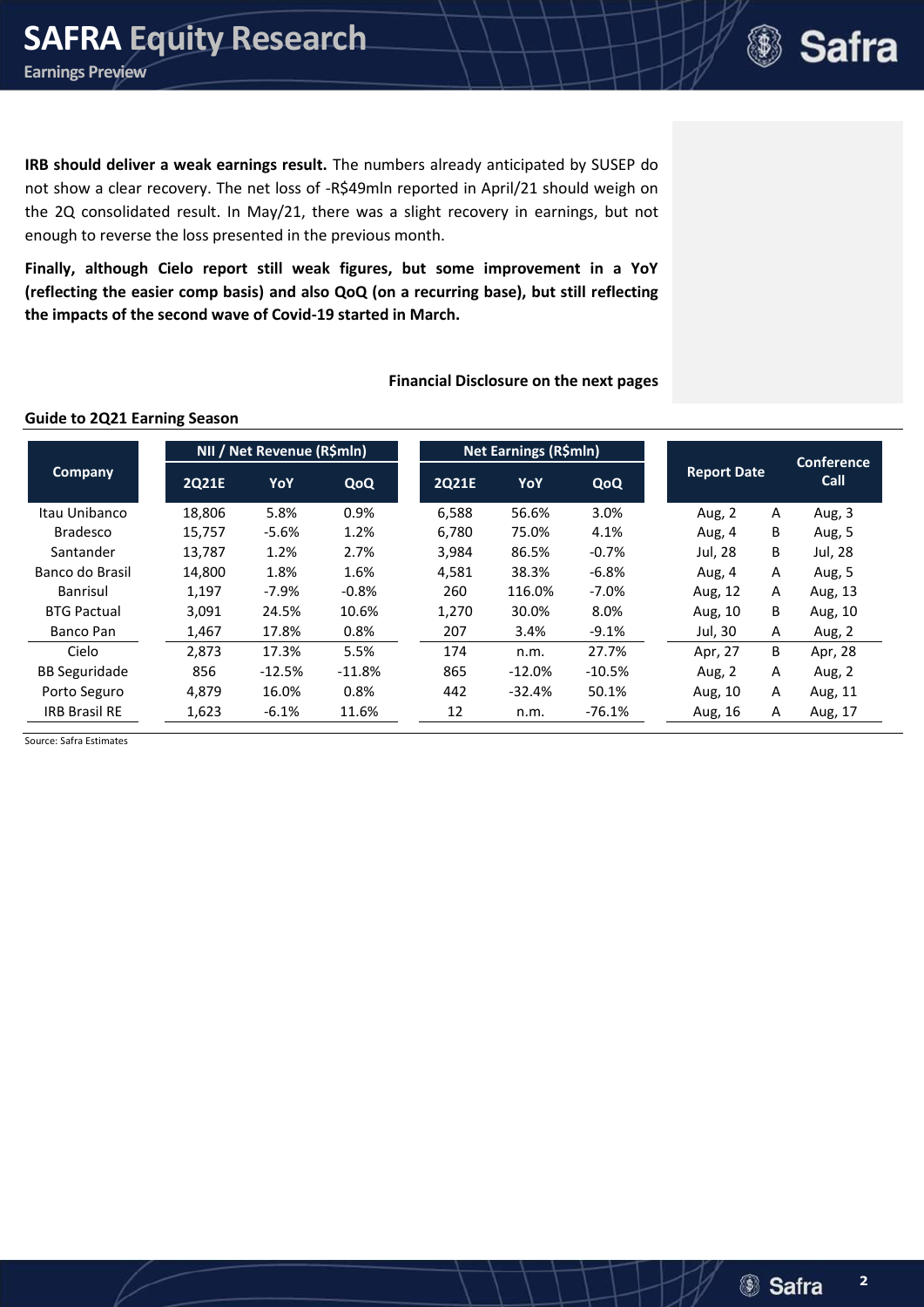

#### **Itaú Unibanco (ITUB4; Outperform; 21YE TP of R\$38.0/share)**

**Itaú Unibanco is expected to deliver good results, mainly on low allowance for loan losses. The bank should keep on track to deliver its guidance for 2021.** We expect for 2Q21, net profit of R\$6.6bln, up 3.0%QoQ and +57%YoY representing a ROAE of 18.9%.

Itaú's total loan portfolio should continue to advance (+1.0% QoQ and 13.3%YoY). However, mix keeps moving towards lines with lower risk/spreads (such as mortgages and payroll), should keep pressuring NII with clients. On the flip side, we expect a good result of NII with the market, leading total NII to R\$18.8bln (+0.9% QoQ and +5.8% YoY).

However, the significant reduction in Loan Loss Provisions (-35.4%YoY) should continue to dictate Itaú's earnings recovery YoY. In the QoQ basis, we expect higher Loan Loss Provisions, but with credit quality still under control.

Regarding Fee revenues, after a weak 1Q due to seasonal issues (amplified by the effects of the pandemic), we may see a good recovery coming from a better TPV (in credit card and acquiring businesses), investment banking and asset management performance fees. On the other hand, we will see a slight negative impact reflecting the XP exit from the bank as expected (it occurred in May, so about 1/3 of the XP result should be lost). Current account fees, the termination of wired transfer fee (due to Pix introduction), and lower revenues from credit card annual fees, should be other headwinds for Itaú service revenues line. That said, we expect a good YoY evolution (+9.9% YoY), but slightly weaker in the QoQ basis (-1.3%). On the cost side, we expect Itau to report slight decrease in operating expenses in a QoQ comparison which also may be seem as a good news.

#### **Itaú Unibanco – 2Q21 Results**

| <b>2Q21E</b> | 2Q20A     | YoY               | 1Q21A     | QoQ        |
|--------------|-----------|-------------------|-----------|------------|
| 18,806       | 17,776    | 5.8%              | 18,634    | 0.9%       |
| 16,282       | 16,468    | $-1.1%$           | 16,173    | 0.7%       |
| 2,524        | 1,307     | 93.0%             | 2,461     | 2.5%       |
| (5,019)      | (7, 770)  | $-35.4%$          | (4, 111)  | 22.1%      |
| 10,887       | 9,904     | 9.9%              | 11,034    | $-1.3%$    |
| 9,364        | 8,396     | 11.5%             | 9,566     | $-2.1%$    |
| 1,523        | 1,508     | 1.0%              | 1,469     | 3.7%       |
| (14,065)     | (13, 742) | 2.4%              | (14, 225) | $-1.1%$    |
|              | (5, 135)  | $-0.5%$           |           | $-2.4%$    |
| (3, 914)     | (4,015)   | $-2.5%$           | (3,991)   | $-1.9%$    |
| (1,795)      | (1,633)   | 10.0%             | (1,779)   | 0.9%       |
| (3, 247)     | (2,960)   | 9.7%              | (3,217)   | 0.9%       |
| 10,609       | 6,168     | 72.0%             | 11,333    | $-6.4%$    |
| 10,609       | 6,168     | 72.0%             | 11,333    | $-6.4%$    |
| (3,792)      | (1,902)   | 99.4%             | (4, 389)  | $-13.6%$   |
| (229)        | (61)      | 274.0%            | (546)     | $-58.1%$   |
| 6,588        | 4,205     | 56.6%             | 6,398     | 3.0%       |
| 0.67         | 0.43      | 56.6%             | 0.65      | 3.0%       |
|              |           |                   |           |            |
| 18.9%        | 13.5%     | 5.5 <sub>pp</sub> | 18.5%     | $0.4$ pp   |
| 36.6%        | 39.6%     | $-3.0$ pp         | 37.4%     | $-0.8$ pp  |
| 35.7%        | 30.8%     | 4.9 <sub>pp</sub> | 38.7%     | $-3.0$ pp  |
|              |           |                   |           |            |
| 744,947      | 657,534   | 13.3%             | 737,922   | 1.0%       |
| 2.75%        | 2.6%      | $0.1$ pp          | 2.3%      | $0.5$ pp   |
|              | 283.4%    | $-34.2$ pp        | 307.7%    | $-58.5$ pp |
|              | (5, 109)  |                   |           | (5, 237)   |

**Report Date** August 2 After the market

**Conference Call** August 3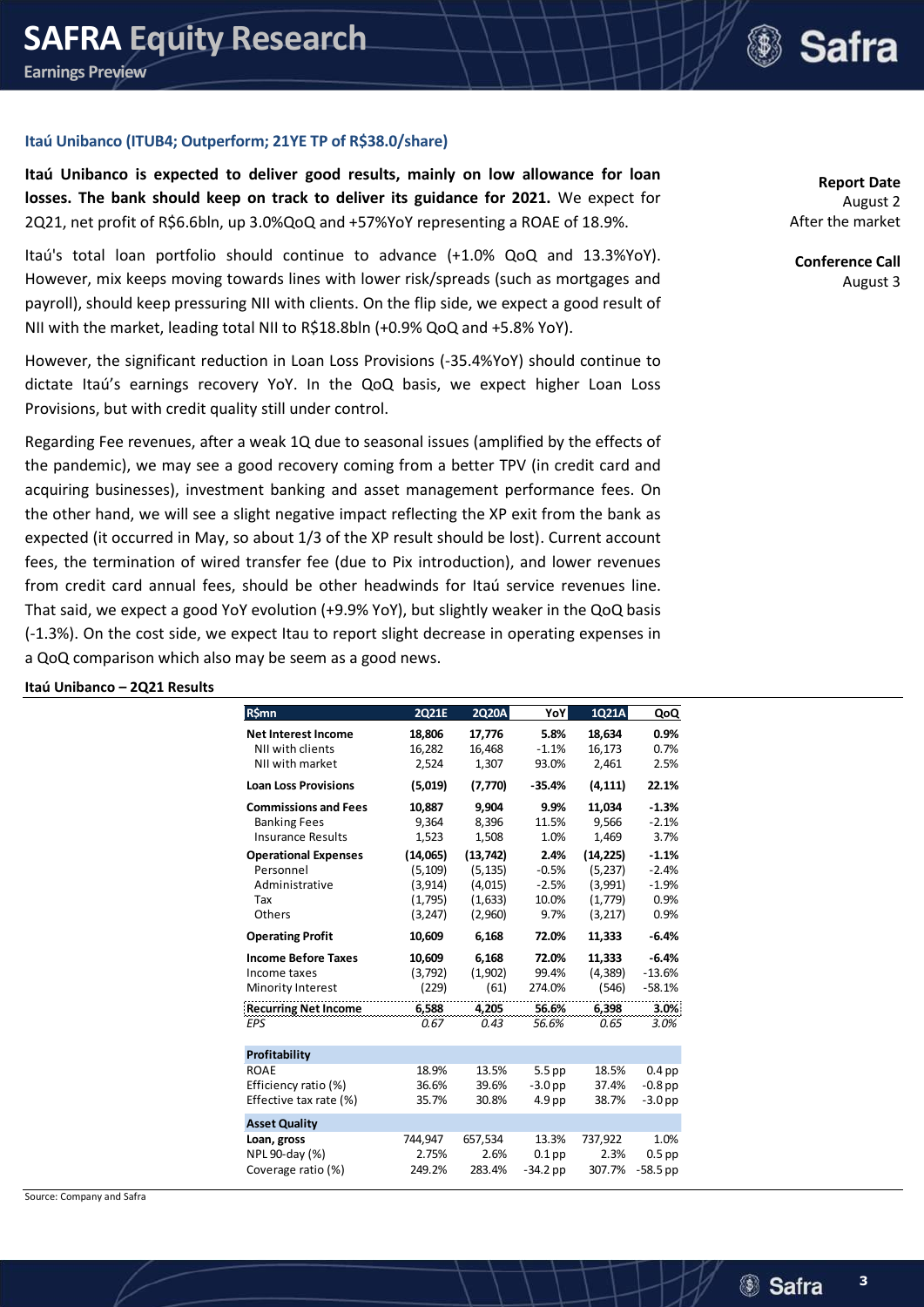**Safra** 

#### **Bradesco (BBDC4; Outperform; 21YE TP of R\$32.0/share)**

**Bradesco should deliver good results for 2Q21. On the YoY basis, Bradesco's results still be influenced by the huge decrease in Loan Loss Provisions (leading adjusted net profit to grow 75% YoY). In the QoQ basis, we may see some evolution, which may translate into an adjusted net income growing in the mid-single digit range in the period (at R\$6.7bln, +4.1% QoQ, resulting in a ROAE of 17.9%).**

Bradesco's NII should be good at the end of the day. NII with clients should grow (+2.7% QoQ) above credit volume expansion (+1.0% YoY), while NII with the market declines (7.4% QoQ), leading total NII to decrease 5.6%YoY. Still in the top line, fee revenue should decline QoQ, reflecting lower expectations on banking fees and mainly on the insurance operations.

Regarding the Loan Loss Provisions, we expect a marginal expansion QoQ, while credit quality showing slight deterioration (but still under control).

On the Opex side, Bradesco should continue to present good numbers due to the efficiency efforts delivered in the previous quarters (for example we expect personnel expenses to drop 3.5% YoY and -8.0% QoQ).

**Report Date** August 4 After the market

**Conference Call** August 5

#### **Bradesco – 2Q21 Results**

|                                         | <b>2Q21E</b> | 2Q20A     | YoY               | 1Q21A     | QoQ        |
|-----------------------------------------|--------------|-----------|-------------------|-----------|------------|
| P&L (R\$mn)                             |              |           |                   |           |            |
| <b>Net Interest Income</b>              | 15,757       | 16,684    | $-5.6%$           | 15,578    | 1.2%       |
| <b>NII with Clients</b>                 | 13,578       | 13,163    | 3.1%              | 13,225    | 2.7%       |
| NII with the Market                     | 2,180        | 3,521     | $-38.1%$          | 2,353     | $-7.4%$    |
| <b>Provision Expenses</b>               | $-3,964$     | $-8,890$  | $-55.4%$          | $-3,907$  | 1.4%       |
| <b>Commissions and Fees</b>             | 11,082       | 11,404    | $-2.8%$           | 11,204    | $-1.1%$    |
| <b>Banking Fees</b>                     | 8,016        | 7,626     | 5.1%              | 8,067     | $-0.6%$    |
| <b>Insurance Results</b>                | 3,066        | 3,778     | $-18.8%$          | 3,137     | $-2.3%$    |
| <b>Operational Expenses</b>             | $-12,836$    | $-13,494$ | $-4.9%$           | $-13,107$ | $-2.1%$    |
| Personnel                               | $-4,664$     | $-4,833$  | $-3.5%$           | $-5,069$  | $-8.0%$    |
| Administrative                          | $-4,871$     | $-4,970$  | $-2.0%$           | $-4,812$  | 1.2%       |
| Tax                                     | $-1,985$     | $-2,010$  | $-1.3%$           | $-1,933$  | 2.7%       |
| Others                                  | $-1,317$     | $-1,681$  | $-21.7%$          | $-1,293$  | 1.8%       |
| <b>Operating Profit</b>                 | 10,041       | 5,704     | 76.0%             | 9,767     | 2.8%       |
| Non-Operating Revenues/Expenses         | $-43$        | $-26$     | 63.6%             | -89       | $-52.2%$   |
| <b>Income Before Taxes</b>              | 9,998        | 5,678     | 76.1%             | 9,678     | 3.3%       |
| Income taxes                            | $-3,141$     | $-1,747$  | 79.8%             | $-3,096$  | 1.4%       |
| Minority Interest                       | $-78$        | $-58$     | 34.1%             | -68       | 14.4%      |
| <b>Adjusted Net Income</b>              | 6,780        | 3,873     | 75.0%             | 6,514     | 4.1%       |
| Adj. Net Income (ex-goodwill tax benefi | 6,627        | 3,726     | 77.9%             | 6,373     | 4.0%       |
| Adj. EPS                                | 0.68         | 0.38      | 77.9%             | 0.66      | 4.0%       |
| Profitability                           |              |           |                   |           |            |
| <b>ROAE</b>                             | 17.9%        | 11.3%     | 6.6 <sub>pp</sub> | 17.6%     | $0.3$ pp   |
| <b>Efficiency Ratio</b>                 | 37.4%        | 43.3%     | $-6.0$ pp         | 44.2%     | $-6.9$ pp  |
| Effective tax rate                      | 31.4%        | 30.8%     | 0.6 <sub>pp</sub> | 32.0%     | $-0.6$ pp  |
| <b>Asset quality</b>                    |              |           |                   |           |            |
| Loan volume (Bacen's view)              | 533,337      | 479,325   | 11.3%             | 528,580   | 0.9%       |
| NPL 90-day (%)                          | 2.8%         | 3.0%      | $-0.2$ pp         | 2.5%      | $0.3$ pp   |
| Coverage ratio (%)                      | 313.6%       | 299.5%    | 14.1 pp           | 349.8%    | $-36.2$ pp |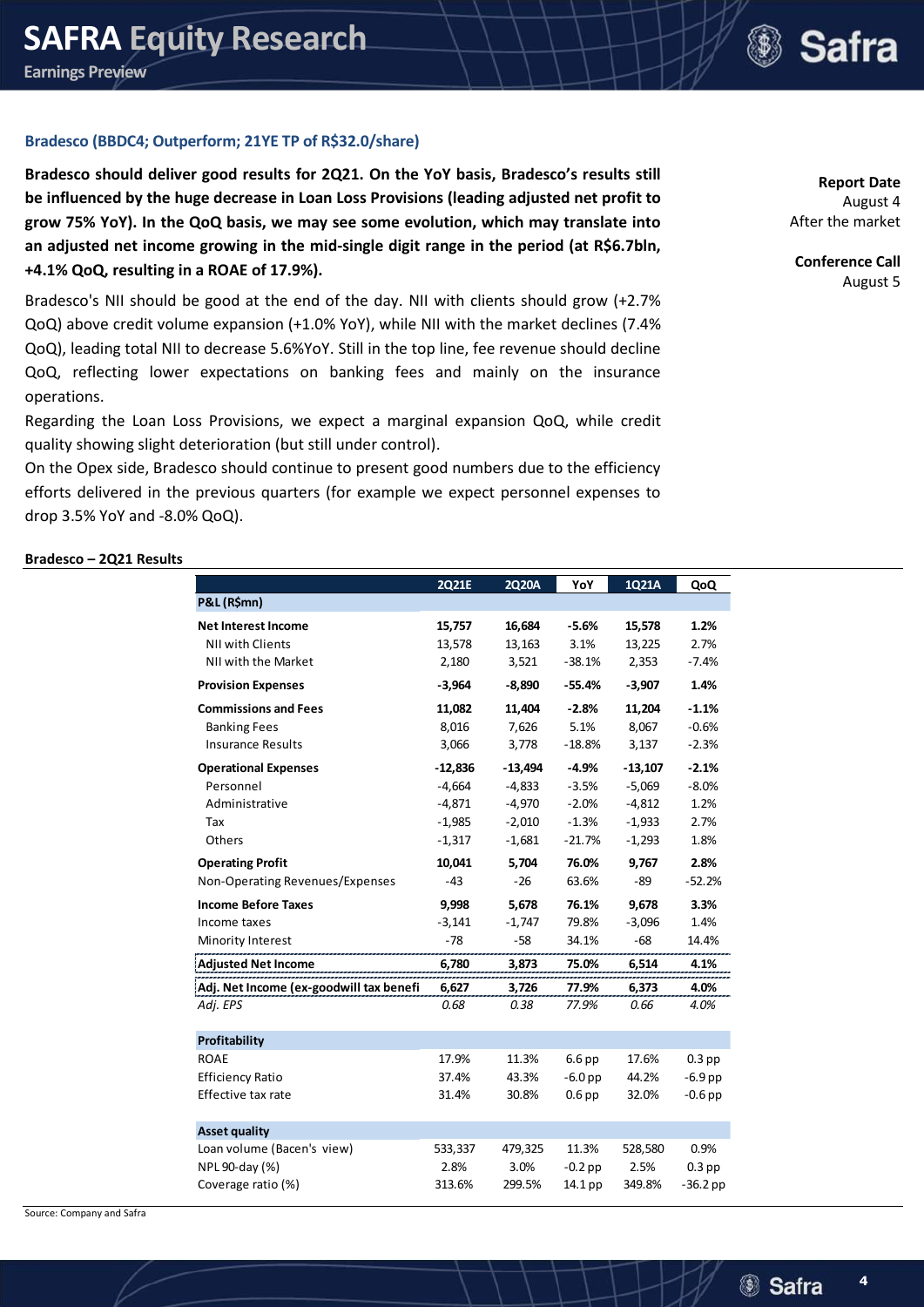### **Santander (SANB11; Outperform; 21YE TP of R\$53.0/unit)**

**Santander Brasil should also report very good numbers across the board. We expect Santander's ROAE stay at the 20% mark, which implies a managerial net income of R\$3.9bn (EPU of R\$ 0.93) flat QoQ.**

NII should grow by 1.2%YoY and 2.7% QoQ, boosted by NII with clients helped by loan volume growth (+11.8%YoY and +0.8% QoQ). Still in the top line, Fees should show decline in the QoQ basis (-5.2%), reflecting the Getnet spin-off. Excluding such result, fees should show good numbers, mainly coming from insurance operations and revenues lines related to the capital market division.

Regarding Loan Loss Provisions, it should drop 50%YoY (due to high comparative base from previous year), while we expect a small increase sequentially (by +3.2% QoQ) on the back of portfolio loan expansion, however NPL ratio may stay under control this quarter.

In the Opex side, Santander should post once again good numbers, with a reduction in personal and administrative expenses on QoQ basis, which should reflect in a good bottom line growth. That said, Santander's managerial net income should reach R\$3.9bln, flat QoQ, representing a ROAE of 20.1% (vs. 20.5% in 1Q21), leading Santander Brasil in a good shape to beat R\$16bn net profit for the year.

**Report Date** July 28 Before the market

> **Conference Call** July 28

#### **Santander Brasil – 2Q21 Results**

| <b>R\$mn</b>                   | 2Q21E    | 2Q20A    | YoY          | 1Q21A    | QoQ          |
|--------------------------------|----------|----------|--------------|----------|--------------|
| <b>Net Interest Income</b>     | 13,787   | 13,620   | 1.2%         | 13,422   | 2.7%         |
| Product margin                 | 11,353   | 10,678   | 6.3%         | 11,154   | 1.8%         |
| <b>Working Capital</b>         | 264      | 351      | $-24.8%$     | 142      | 85.9%        |
| Market activities              | 2,171    | 2,591    | $-16.2%$     | 2,125    | 2.1%         |
| <b>Loan Loss Provisions</b>    | (3,262)  | (6, 534) | $-50.1%$     | (3, 161) | 3.2%         |
| <b>Commissions and Fees</b>    | 4.598    | 4,102    | 12.1%        | 4.852    | $-5.2%$      |
| <b>Banking Fees</b>            | 3,840    | 3,387    | 13.4%        | 4,109    | $-6.6%$      |
| <b>Insurance Results</b>       | 758      | 715      | 6.0%         | 743      | 2.0%         |
| <b>Operational Expenses</b>    | (8,608)  | (8, 364) | 2.9%         | (8,599)  | 0.1%         |
| Personnel                      | (2,210)  | (2, 232) | $-1.0%$      | (2, 249) | $-1.8%$      |
| Administrative                 | (2,943)  | (2,958)  | $-0.5%$      | (3,017)  | $-2.4%$      |
| Tax                            | (1, 124) | (948)    | 18.6%        | (1,094)  | 2.7%         |
| Others                         | (2, 330) | (2, 226) | 4.7%         | (2, 239) | 4.1%         |
| <b>Operating Profit</b>        | 6,516    | 2,824    | 130.8%       | 6,514    | 0.0%         |
| Non-Operating Revenues/Expense | $\Omega$ | 32       | $-99.1%$     | 29       | $-99.1%$     |
| <b>Income Before Taxes</b>     | 6.516    | 2.855    | 128.2%       | 6.543    | $-0.4%$      |
| Income taxes                   | (2,506)  | (689)    | 263.7%       | (2,506)  | 0.0%         |
| Minority Interest              | (26)     | (30)     | $-14.7%$     | (25)     | 1.7%         |
| <b>Managerial Net Income</b>   | 3,984    | 2,136    | 86.5%        | 4,012    | $-0.7%$      |
| <b>Accounting Net Income</b>   | 3,954    | 2,026    | 95.2%        | 2,816    | 40.4%        |
| Adj. EPS (R\$)                 | 0.93     | 1.02     | $-9.0%$      | 1.05     | $-11.2%$     |
| <b>Indicators</b>              |          |          |              |          |              |
| ROAE (%) - Simple Avg.         | 20.1%    | 11.6%    | 8.4 p.p.     | 20.5%    | $-0.4 p.p.$  |
| ROAE (%) - LTM                 | 20.3%    | 11.8%    | 8.5 p.p.     | 20.8%    | $-0.6 p.p.$  |
| Efficiency ratio (%)           | 34.5%    | 35.7%    | $-1.2 p.p.$  | 35.2%    | $-0.7 p.p.$  |
| Tax rate (%)                   | 38.5%    | 24.1%    | 14.3 p.p.    | 38.3%    | 0.2 p.p.     |
| <b>Asset Quality</b>           |          |          |              |          |              |
| Loan volume                    | 428,032  | 382,877  | 11.8%        | 424,784  | 0.8%         |
| NPL 90-day (%)                 | 2.4%     | 2.4%     | 0.0 p.p.     | 2.1%     | 0.3 p.p.     |
| Coverage ratio (%)             | 254.0%   | 276.4%   | $-22.3 p.p.$ | 288.4%   | $-34.4 p.p.$ |
|                                |          |          |              |          |              |

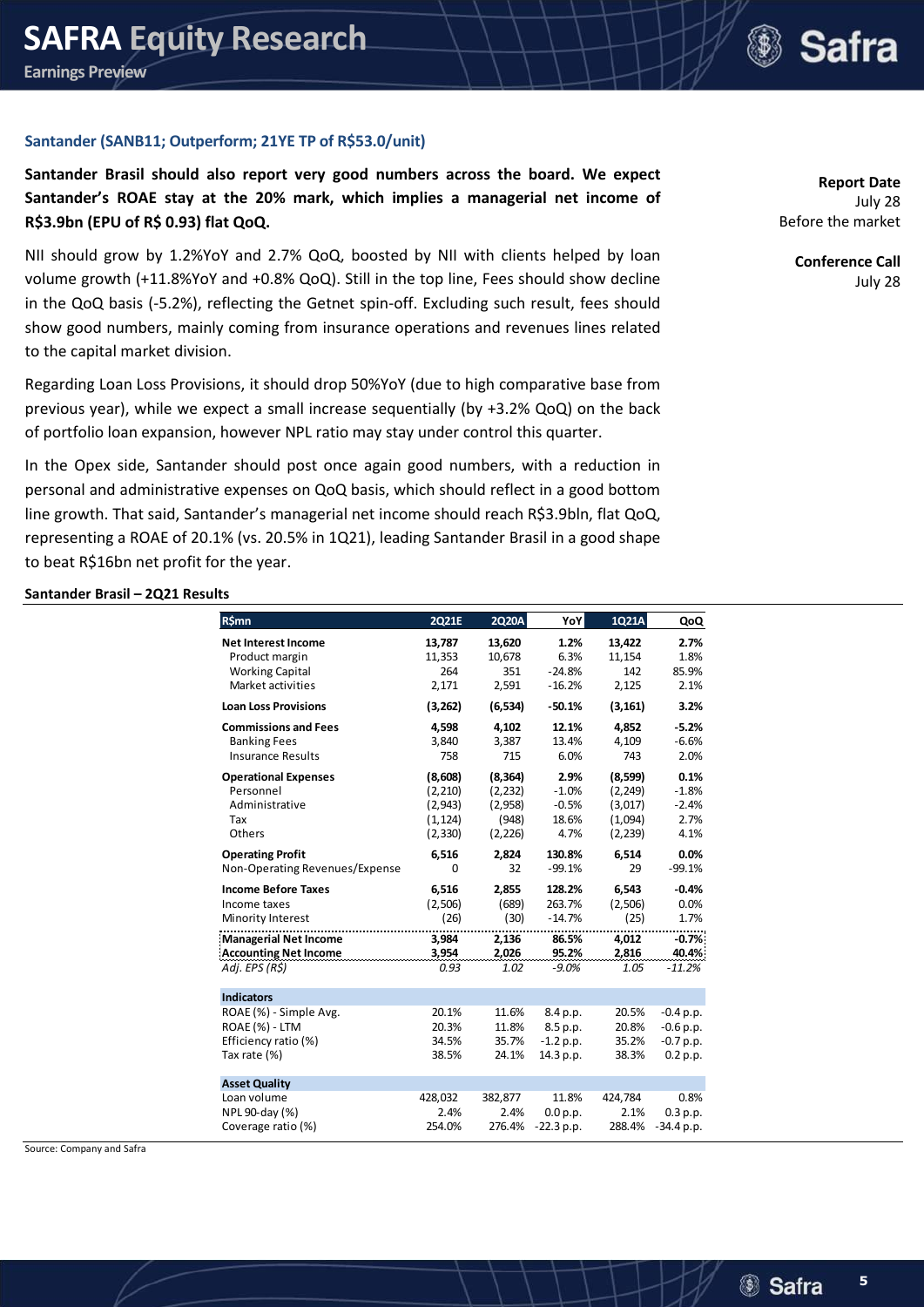#### **Banco do Brasil (BBAS3; Outperform; 21YE TP of R\$50.0/share)**

**We expect Banco do Brasil to post neutral results for 2Q21, but with strong decrease in loan loss provisions being partially offset by higher legal risk expense. That said, BB's adjusted net income may reach R\$4.5bln (EPS of R\$1.61), down 6.8% QoQ, representing ROAE of 13.1%, still leading BB to be on track to reach the upper side of its bottom line guidance for 2021.**

Operationally, we don't expect any big surprise in BB's figures in this quarter. The bank's loan portfolio should continue to grow (+8.3% YoY and 2.1% QoQ), driven by Individuals and Agro segments. Our expectations for NII are for a low single digit growth (YoY and QoQ), below loan portfolio volume growth. The same trend should also be observed in the Loan Loss Provisions line, which is expected to stay flat QoQ and decrease 54% YoY (well below company's guidance for the year).

We are confident that fees should grow this quarter (+1.4% QoQ), after a weak 1Q due to seasonal issues, amplified by the effects of the pandemic. However, for the year, we still believe that Fees should be at the bottom of the guidance. On the flip side, BB should keep compensating the weakness on service revenues with a good performance on operating expenses control.

We expect BB's net income to reach R\$4.7bln in 2Q21 (up 38.3% YoY), but down 6.8% QoQ (it is important to highlight that 1Q21 bottom line was quite strong due to lower income tax provisions).

| <b>Report Date</b> |
|--------------------|
| August 4           |
| Before the market  |

**Conference Call** August 5

#### **Banco do Brasil – 2Q21 Results**

|                                                           | 2Q21E              | 2Q20A              | YoY               | 1Q21A              | QoQ          |
|-----------------------------------------------------------|--------------------|--------------------|-------------------|--------------------|--------------|
| P&L (R\$mn)                                               |                    |                    |                   |                    |              |
| <b>Net Interest Income</b><br><b>Loan Loss Provisions</b> | 14.800<br>$-2,709$ | 14.541<br>$-5,907$ | 1.8%<br>$-54.1%$  | 14,564<br>$-2,536$ | 1.6%<br>6.8% |
| <b>Commissions and Fees</b>                               | 6,973              | 6,965              | 0.1%              | 6,878              | 1.4%         |
| Tax expenses on revenues                                  | $-1,227$           | $-1,204$           | 1.9%              | $-1,207$           | 1.6%         |
| <b>Operational Expenses</b>                               | $-7,896$           | $-7,975$           | $-1.0%$           | $-7,902$           | $-0.1%$      |
| Personnel                                                 | $-4,958$           | $-5,008$           | $-1.0%$           | $-4,989$           | $-0.6%$      |
| Administrative                                            | $-2,771$           | $-2,842$           | $-2.5%$           | $-2,748$           | 0.8%         |
| Tax                                                       | $-167$             | $-125$             | 33.7%             | $-165$             | 1.6%         |
| Legal Risk                                                | $-1.830$           | $-853$             | 114.4%            | $-1.758$           | 4.1%         |
| Other result components                                   | $-1.074$           | $-514$             | 108.8%            | $-1,079$           | $-0.5%$      |
| <b>Equity Income</b>                                      | 830                | 720                | 15.2%             | 877                | $-5.3%$      |
| Other Operating Income / Expenses                         | $-2.320$           | $-1,188$           | 95.3%             | $-2,381$           | $-2.6%$      |
| Previ - Plano de Benefícios 1                             | 116                | $-140$             | $-182.4%$         | 116                | 0.0%         |
| Previ - Fundo de Utilização Restatement                   | 301                | 94                 | 221.5%            | 310                | $-3.0%$      |
| <b>Operating Profit</b> (EBIT)                            | 7.037              | 5.052              | 39.3%             | 6.960              | 1.1%         |
| <b>Non-Operating Expenses</b>                             | 55                 | 67                 | $-18.7%$          | 123                | $-55.4%$     |
| <b>Income Before Taxes</b>                                | 7,091              | 5,120              | 38.5%             | 7,083              | 0.1%         |
| Income taxes                                              | $-1,461$           | $-967$             | 51.2%             | $-1,169$           | 25.0%        |
| Provision for Profit Sharing                              | $-639$             | $-426$             | 49.9%             | $-600$             | 6.5%         |
| Minority Interest                                         | $-410$             | $-416$             | $-1.3%$           | $-402$             | 2.2%         |
| <b>Adjusted Net Income</b>                                | 4,581              | 3,311              | 38.3%             | 4,913              | $-6.8%$      |
| <b>Reported Net Income</b>                                | 4,581              | 3,209              | 42.8%             | 4.226              | 8.4%         |
| Recurring EPS (R\$)                                       | 1.61               | 1.16               | 38.3%             | 1.72               | $-6.8%$      |
| Profitability                                             |                    |                    |                   |                    |              |
| <b>ROAE</b>                                               | 13.1%              | 11.7%              | 1.5 <sub>pp</sub> | 14.8%              | $-1.7$ pp    |
| Efficiency Ratio (Safra's criteria)                       | 43.7%              | 55.0%              | $-11.3$ pp        | 44.1%              | $-0.4$ pp    |
| <b>Asset quality</b>                                      |                    |                    |                   |                    |              |
| Loan, gross                                               | 711,693            | 657,212            | 8.3%              | 696,992            | 2.1%         |
| NPL ratio                                                 | 2.3%               | 2.8%               | $-0.6$ pp         | 2.0%               | $0.3$ pp     |
| Coverage ratio                                            | 266.2%             | 223.5%             | 42.6 pp           | 328.2%             | $-62.1$ pp   |

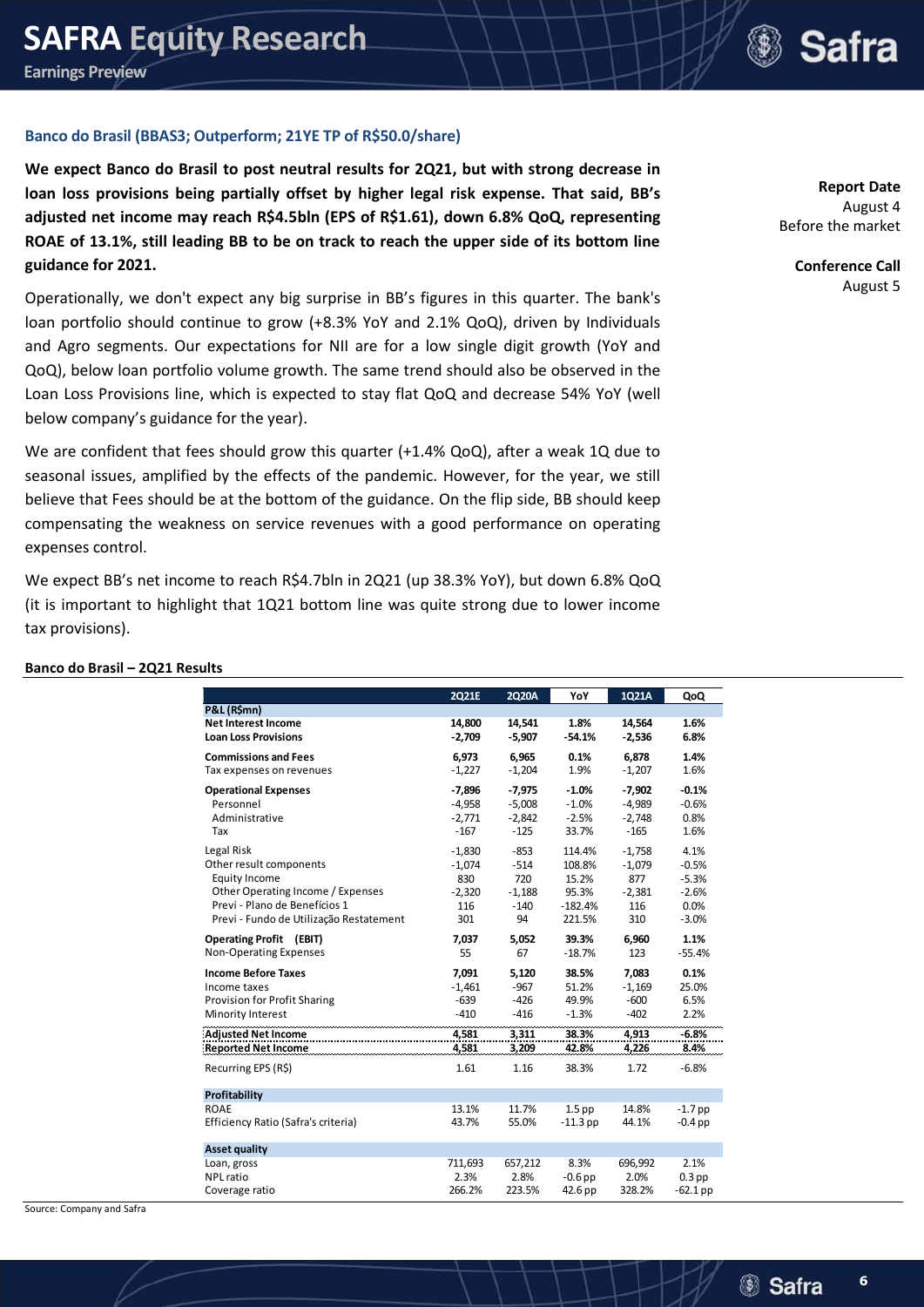

#### **Banrisul (BRSR6; Neutral; TP of R\$19.0/share)**

**Banrisul should report neutral result for 2Q21 with very strong recovery in the bottom line in a YoY comparison, but slight decrease in QoQ basis. That said, we expect Banrisul to post an adjusted net income of R\$260mln (EPS of R\$0.63).**

Banrisul's NII is expected to remain flat QoQ, reflecting a timid growth in the bank's loan portfolio (+1.2% QoQ), whose origination may have been impacted by the short period of operation of the branches. Regarding Loan Loss Provisions, we may see something close to ~R\$200mln, which represents an increase of 54% QoQ, but it was already expected. In 1Q21's conference call, the Bank was already signaling reaching a provisioning level at this level.

On the other hand, non-interest expenses should be good (-1.5% QoQ and -1.3% YoY), reflecting efficiency gains from the voluntary dismissal program held in 2Q20, which reduced the bank's headcount by ~10%).

**Report Date** August 12 After the market

**Conference Call** August13

#### **Banrisul – 2Q21 Results**

| <b>R\$mn</b>                  | <b>2Q21E</b> | <b>2Q20A</b> | YoY               | 1Q21A    | QoQ               |
|-------------------------------|--------------|--------------|-------------------|----------|-------------------|
| <b>Net Interest Income</b>    | 1,197        | 1,299        | $-7.9%$           | 1,207    | $-0.8%$           |
| <b>Loan Loss Provisions</b>   | (201)        | (484)        | $-58.6%$          | (130)    | 54.5%             |
| <b>Commissions and Fees</b>   | 484          | 458          | 5.8%              | 479      | 1.2%              |
| <b>Operational Expenses</b>   | (1,070)      | (1,063)      | 0.7%              | (1, 130) | $-5.3%$           |
| Personnel                     | (456)        | (480)        | $-5.0%$           | (459)    | $-0.7%$           |
| Administrative                | (410)        | (388)        | 5.8%              | (411)    | $-0.1%$           |
| Tax                           | (117)        | (112)        | 4.0%              | (118)    | $-0.8%$           |
| Other Op. Income/Expenses     | (87)         | (83)         | 5.2%              | (142)    | $-38.7%$          |
| <b>Income Before Taxes</b>    | 411          | 210          | 95.7%             | 426      | $-3.6%$           |
| Income taxes                  | (126)        | (63)         | 99.0%             | (114)    | 9.9%              |
| Profit Sharing and Minorities | (26)         | (27)         | $-5.0%$           | (33)     | $-22.3%$          |
| <b>Adjusted Net Income</b>    | 260          | 120          | 116.6%            | 279      | $-7.0%$           |
| <b>Reported Net Income</b>    | 260          | 120          | 116.6%            | 279      | $-7.0%$           |
| Adj. EPS (R\$)                | 0.63         | 0.29         | 116.6%            | 0.68     | $-7.0%$           |
|                               |              |              |                   |          |                   |
| Profitability                 |              |              |                   |          |                   |
| ROAE (%) - Simple Avg.        | 12.0%        | 5.9%         | $6.1$ pp          | 13.2%    | $-1.2$ pp         |
| ROAE (%) - LTM                | 12.2%        | 6.0%         | $6.2$ pp          | 13.3%    | $-1.1$ pp         |
| Efficiency ratio (%)          | 54.3%        | 51.8%        | 2.5 <sub>pp</sub> | 56.3%    | $-2.0$ pp         |
| Tax rate (%)                  | 30.6%        | 30.1%        | 0.5 <sub>pp</sub> | 26.8%    | 3.8 <sub>pp</sub> |
|                               |              |              |                   |          |                   |
| <b>Asset Quality</b>          |              |              |                   |          |                   |
| Loan portfolio volume         | 37,309       | 35,966       | 3.7%              | 36,852   | 1.2%              |
| NPL 90-day (%)                | 2.5%         | 3.5%         | $-1.0$ pp         | 2.42%    | $0.1$ pp          |
| Coverage ratio                | 290.2%       | 234.2%       | 56.0 pp           | 302.8%   | $-12.6$ pp        |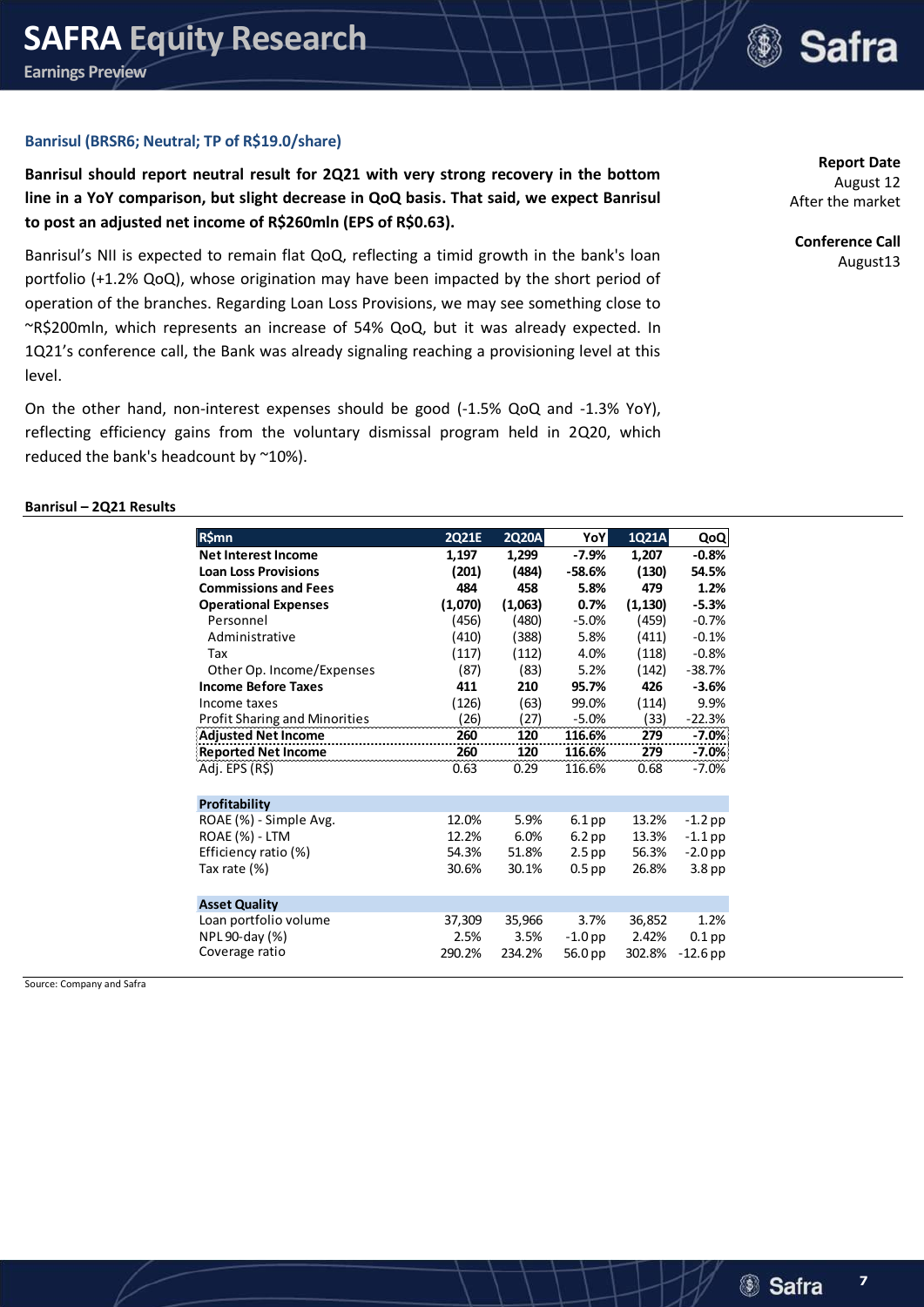# **Safra**

#### **BTG Pactual (BPAC11; Outperform; TP of R\$35.5/unit)**

**BTG Pactual should post another strong quarter, for most of its business unities, on the back of a good environment for the Brazilian Capital markets. We expect BPAC to deliver a net income of R\$1.270bn (EPS of R\$0.33/units), up 30.0% YoY and 8.0% QoQ, representing ROAE of 15.7% (vs. 14.2% in the previous quarter).** Qualitatively, we should see a 2Q21 earnings result very similar to the previous quarter, with the main revenue lines (especially Investment Banking and Corporate Lending) showing strong increase in the annual comparison (total revenue may go up to +24.5% YoY), partially offset by lower Sales and Trading Results, which had a very strong comparative base on the previous quarter. We expect BTG to consolidate Banco Pan's result (after the recent increase on its participation).

Reflecting such strong increase in top line and higher investments on the digital platform, BTG's operating expenses are also expected to grow strongly (+21.8% YoY), but not enough to overshadow the bank's bottom line result, which should reach R\$1.270bn, up **+**30.0% YoY and +8.0% QoQ.

**Report Date** August 10 Before the market

> **Conference Call** August 10

#### **BTG Pactual – 2Q21 Results**

| <b>R\$mln</b>                      | 2Q21E   | 2Q20A   | YoY         | 1Q21A    | QoQ         |
|------------------------------------|---------|---------|-------------|----------|-------------|
| <b>Income Statement</b>            |         |         |             |          |             |
| <b>Total revenues</b>              | 3,091   | 2,483   | 24.5%       | 2,796    | 10.6%       |
| Investment banking                 | 515     | 222     | 132.4%      | 484      | 6.5%        |
| Corporate lending                  | 581     | 303     | 92.0%       | 555      | 4.8%        |
| Sales and trading                  | 834     | 1,018   | $-18.0%$    | 811      | 2.9%        |
| Asset management                   | 438     | 195     | 124.4%      | 265      | 65.5%       |
| Wealth management                  | 326     | 199     | 64.3%       | 295      | 10.7%       |
| Principal investments              | 156     | 395     | $-60.7%$    | 238      | $-34.8%$    |
| Participations                     | 174     | 71      | 143.0%      | 116      | 49.8%       |
| Interest and other                 | 67      | 80      | $-16.3%$    | 33       | 103.6%      |
| <b>Total operating expenses</b>    | (1,262) | (1,036) | 21.8%       | (1, 199) | 5.3%        |
| <b>Bonus</b>                       | (466)   | (438)   | 6.4%        | (462)    | 0.9%        |
| Salaries and benefits              | (294)   | (225)   | 30.5%       | (266)    | 10.6%       |
| Administrative and other           | (318)   | (226)   | 40.9%       | (288)    | 10.6%       |
| Goodwill amortization              | (31)    | (15)    | 99.0%       | (31)     | 0.0%        |
| Taxes                              | (154)   | (132)   | 16.2%       | (153)    | 0.5%        |
| Income before taxes                | 1,829   | 1,446   | 26.5%       | 1,597    | 14.5%       |
| Income tax and social contribution | (510)   | (469)   | 8.8%        | (421)    | 21.2%       |
| Net Income                         | 1,270   | 977     | 30.0%       | 1,176    | 8.0%        |
|                                    |         |         |             |          |             |
| Profitability                      |         |         |             |          |             |
| ROAE (%) *                         | 15.7%   | 16.4%   | $-0.7$ p.p. | 14.2%    | 1.5 p.p.    |
| Efficiency Ratio (%) **            | 34.9%   | 35.8%   | $-0.9$ p.p. | 36.3%    | $-1.4$ p.p. |
| Tax rate (%)                       | 27.9%   | 32.4%   | $-4.5$ p.p. | 26.3%    | 1.5 p.p.    |
| <b>Asset Quality</b>               |         |         |             |          |             |
| Total loan                         | 102,040 | 66,197  | 54.1%       | 93,143   | 9.6%        |
| NPL 90-days (%)                    | 1.6%    | 2.8%    | $-1.2$ p.p. | 1.8%     | $-0.2$ p.p. |

Source: Company and Safra

\* Safra's criteria

\*\* Ex-Goodwill and taxes expanses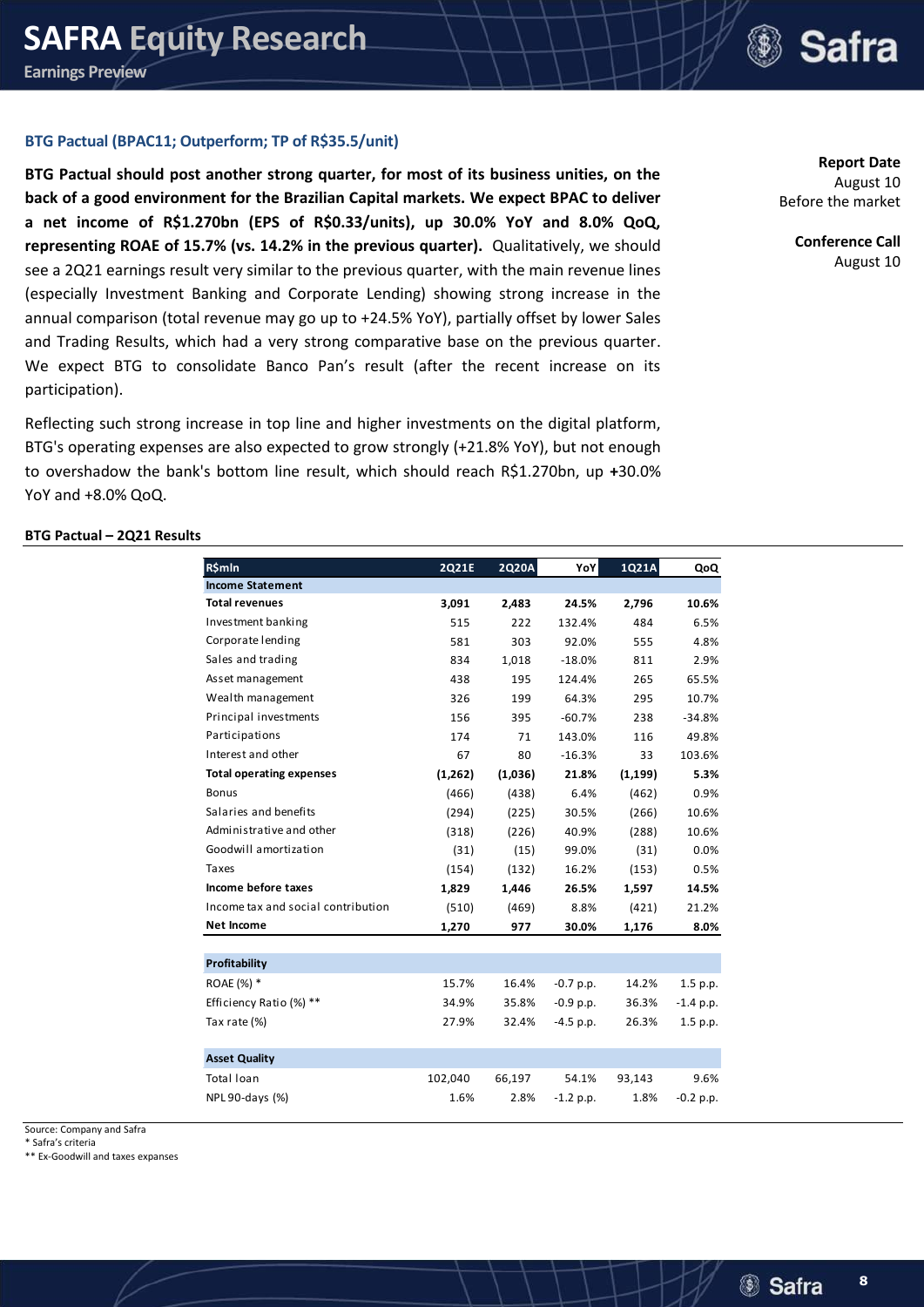

#### **Banco Pan (BPAN3; Outperform; TP of R\$28.0/share)**

**Banco Pan should deliver strong increase on its digital customer base and good loan volumes performance, however bottom line may not be as strong due Bank's efforts to accelerate its digital bank business, which should keep gaining traction. That said, we expect BPAN to report an adjusted net profit of R\$200mln in 2Q21, up 3.4%YoY and down 9% QoQ.** 

We expect Banco Pan's credit portfolio to continue to grow (+28.6%), boosted by the higher vehicle credit origination. As a result, we may see solid numbers for NII (+17.8% YoY) and fees (108% YoY) in the period. Operating expenses (+40.5% YoY) should also be impacted by the higher credit origination and the higher investments on the digital platform.

Regarding such theme, we believe that investors should be aware of the bank's client addition performance, especially digital clients. We continue to believe that BPAN's digital account should accelerate its total customer's growth base, supporting credit volumes, growth and leveraging service revenues through products such as insurance and credit card. Assuming 41k clients per business day, BPAN should end the quarter with ~12.4MM clients.

Thus, adjusted earnings are expected to increase 3.4% YoY to R\$207mln, with adjusted ROAE reaching 12.7% (vs. 11.4% last year).

| R\$mn                               | 2Q21E   | 2Q20A  | YoY        | 1Q21A   | QoQ       |
|-------------------------------------|---------|--------|------------|---------|-----------|
| <b>Net Interest Income</b>          | 1,467   | 1,245  | 17.8%      | 1,456   | 0.8%      |
| <b>Provision Expenses Recurring</b> | (365)   | (414)  | $-11.9%$   | (314)   | 16.1%     |
| <b>Commissions and Fees</b>         | 186     | 89     | 108.0%     | 167     | 11.1%     |
| <b>Operational Expenses</b>         | (1,027) | (731)  | 40.5%      | (1,019) | 0.7%      |
| Personnel                           | (173)   | (133)  | 30.0%      | (175)   | $-1.3%$   |
| Administrative                      | (277)   | (235)  | 17.8%      | (275)   | 0.9%      |
| Origination expenses                | (409)   | (223)  | 83.5%      | (421)   | $-2.8%$   |
| Tax                                 | (90)    | (72)   | 25.0%      | (87)    | 3.6%      |
| Other Op. Income/Expenses           | (77)    | (67)   | 15.0%      | (61)    | 26.3%     |
| <b>Income from Operations</b>       | 261     | 281    | $-7.4%$    | 289     | $-9.9%$   |
| Non Op. Income/Expenses             |         | 18     | $-100.0\%$ | (8)     | $-100.0%$ |
| <b>Income Before Taxes</b>          | 261     | 300    | $-13.0%$   | 281     | $-7.2%$   |
| Income taxes                        | (87)    | (63)   | 38.0%      | (90)    | $-3.7%$   |
| <b>Reported Net Income</b>          | 173     | 144    | 20.6%      | 190     | $-8.8%$   |
| <b>Adjusted Net Income</b>          | 207     | 200    | 3.4%       | 227     | $-9.1%$   |
| Adj. EPS (R\$)                      | 0.17    | 0.17   | 3.4%       | 0.19    | $-9.1%$   |
| Profitability                       |         |        |            |         |           |
| <b>ROAE</b> (%)                     | 12.7%   | 11.4%  | $1.3$ pp   | 14.2%   | $-1.5$ pp |
| Adjusted ROAE (%)                   | 18.0%   | 20.0%  | $-2.0$ pp  | 20.3%   | $-2.4$ pp |
| Efficiency ratio (%)                | 28.6%   | 29.1%  | $-0.5$ pp  | 28.8%   | $-0.2$ pp |
| Tax rate (%)                        | 33.4%   | 21.1%  | $12.4$ pp  | 32.2%   | $1.2$ pp  |
| <b>Asset Quality</b>                |         |        |            |         |           |
| Loan Portfolio                      | 31,807  | 24,730 | 28.6%      | 30,160  | 5.5%      |
| NPL 90-day (%)                      | 5.1%    | 7.0%   | $-1.9$ pp  | 5.0%    | $0.1$ pp  |

#### **Banco Pan – 2Q21 Results**

Source: Company and Safra

**Report Date** July 30 After the market

**Conference Call** August 2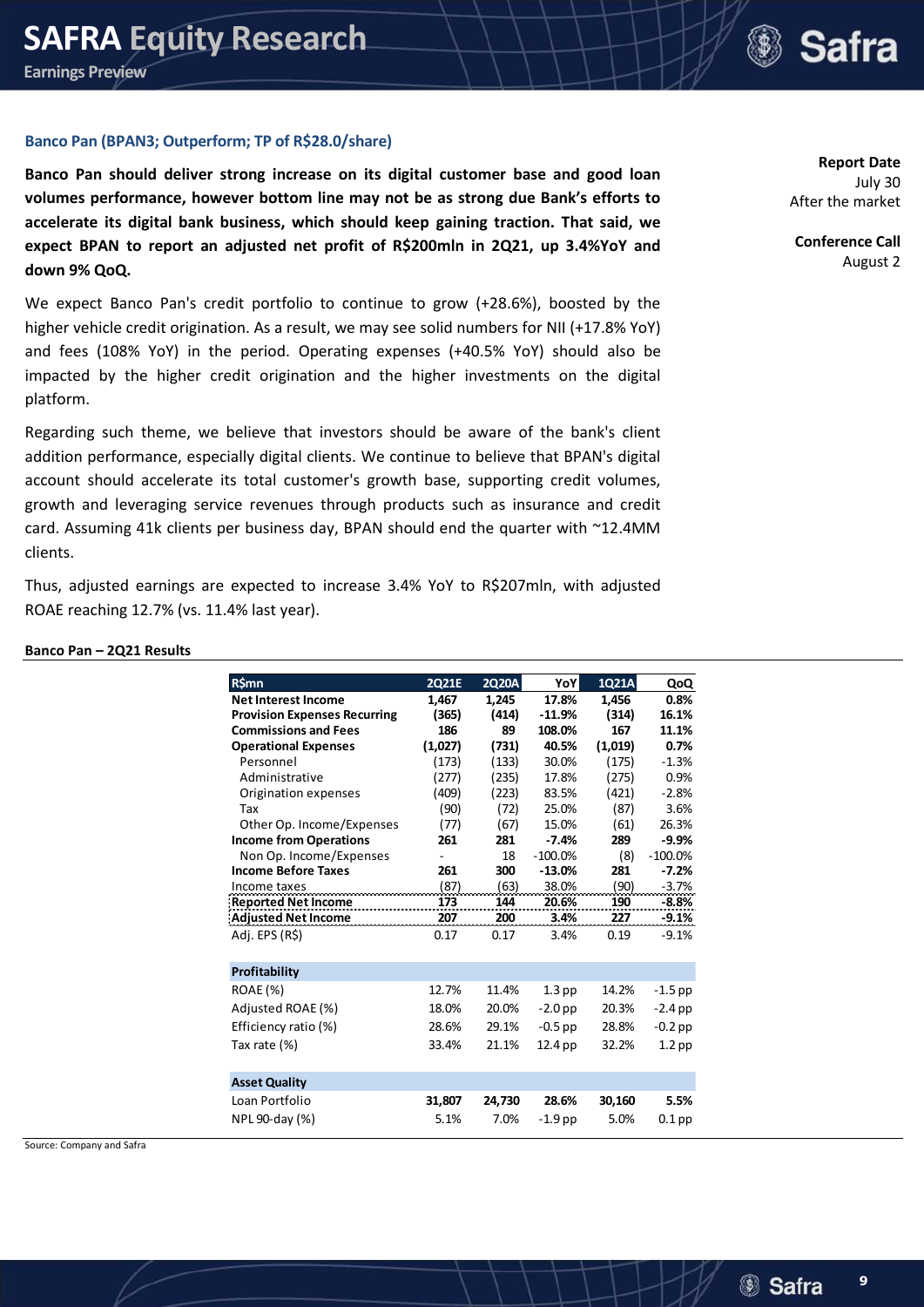

#### **Cielo (CIEL3; Neutral; 21YE TP of R\$5.0/share)**

**Cielo should post a weak result for 2Q21, but with good YoY improvement on a low comparative base, and also a sequential improvement from the recurring result reported in the previous quarter.** In 2Q20, Cielo's main numbers were severely impacted by the pandemic, which resulted in a negative bottom line. We shouldn't see similar numbers, even with this second wave of Covid that began in March/21. Therefore, for YoY, Cielo's figures (top line, EBITDA and recurring net income) should show recovery. However, on a quarterly basis we should continue to see slight improvement (excluding the non-recurring result of the sale of the rights of ELO's processing platform). Therefore, **Cielo's recurring net income should advance +28% QoQ due to a lower expected tax rate.**

**Report Date** April 27 After the market

**Conference Call** April 28

#### **Cielo – 2Q21 Results**

| <b>R\$mn</b>                         | 2Q21E     | <b>2Q20A</b> | YoY       | 1Q21A     | QoQ      |
|--------------------------------------|-----------|--------------|-----------|-----------|----------|
| <b>Gross revenues</b>                | 3,231.4   | 2,675.5      | 20.8%     | 3,045.4   | 6.1%     |
| Taxes on services                    | (358.3)   | (225.4)      | 58.9%     | (322.8)   | 11.0%    |
| Net operating revenue                | 2,873.1   | 2,450.1      | 17.3%     | 2,722.6   | 5.5%     |
| Cielo Brasil                         | 1,282.2   | 1,005.5      | 27.5%     | 1,162.5   | 10.3%    |
| Cateno                               | 761.0     | 500.0        | 52.2%     | 679.7     | 12.0%    |
| Others                               | 830.0     | 944.6        | $-12.1%$  | 880.4     | $-5.7%$  |
| Cost of service rendered             | (1,818.2) | (1,601.3)    | 13.5%     | (1,751.9) | 3.8%     |
| Depreciation and amortization        | (283.6)   | (301.1)      | $-5.8%$   | (278.3)   | 1.9%     |
| <b>Gross income</b>                  | 771.3     | 547.7        | 40.8%     | 692.4     | 11.4%    |
| Operating expenses                   | (532.3)   | (611.2)      | $-12.9%$  | (357.8)   | 48.8%    |
| Depreciation and amortization        | (9.9)     | (13.8)       | $-28.3%$  | (9.3)     | 6.5%     |
| <b>Equity Interest</b>               | 0.7       | (1.5)        | $-147.1%$ | 0.7       | 1.0%     |
| Non-recurring operating result       | 0.0       | 0.0          | n.m.      | 0.0       | n.m.     |
| Total cost + expenses                | (2,644.0) | (2,527.4)    | 4.6%      | (2,397.3) | 10.3%    |
| <b>Operating income</b>              | 229.8     | (78.8)       | $-391.7%$ | 326.0     | $-29.5%$ |
| <b>EBITDA</b>                        | 524.0     | 234.6        | 123.4%    | 614.3     | $-14.7%$ |
| <b>Recurring EBITDA</b>              | 524.0     | 234.6        | 123.4%    | 614.3     | $-14.7%$ |
| Recurring EBITDA Margin              | 18.2%     | 9.6%         | 8.7pp     | 22.6%     | $-4.3pp$ |
| <b>Financial income</b>              | 47.9      | 39.9         | 20.1%     | 34.8      | 37.7%    |
| <b>EBT</b>                           | 277.8     | (38.9)       | $-814.0%$ | 360.8     | $-23.0%$ |
| Income tax and social contribution   | (73.0)    | (20.0)       | 264.8%    | (95.6)    | $-23.7%$ |
| Minority Income                      | (30.3)    | (16.3)       | 86.1%     | (23.9)    | 26.9%    |
| <b>Adjusted Net income</b>           | 174.5     | (75.2)       | $-332.0%$ | 241.3     | $-27.7%$ |
| Non-recurring operating result       | 0.0       | 0.0          | n.a.      | (105.0)   | n.a.     |
| Adjusted Net income (recurring)      | 174.5     | (75.2)       | $-332.0%$ | 136.3     | 28.0%    |
| <b>Adjusted EPS</b>                  | 0.06      | $-0.03$      | $-332.0%$ | 0.05      | 28.0%    |
| <b>Operational figures</b>           | 2Q21E     | <b>2Q20A</b> | YoY       | 1Q21A     | QoQ      |
| <b>Card volumes (excluding Agro)</b> | 173.218   | 125.892      | 37.6%     | 159,199   | 8.8%     |

| <b>Operational rigules</b>          | ZUZIE   | <b>LULUA</b> | 1 U I      | IULIA   | uvu       |
|-------------------------------------|---------|--------------|------------|---------|-----------|
| Card volumes (excluding Agro)       | 173,218 | 125,892      | 37.6%      | 159,199 | 8.8%      |
| Credit card volumes                 | 92,942  | 70,803       | 31.3%      | 88,820  | 4.6%      |
| Debit card volumes (excluding Agro) | 80,277  | 55,089       | 45.7%      | 70.379  | 14.1%     |
| Cateno volumes                      | 81,582  | 55.590       | 46.8%      | 74.581  | 9.4%      |
| Credit card volumes                 | 46,670  | 27.972       | 66.8%      | 38,091  | 22.5%     |
| Debit card volumes                  | 34.912  | 27.618       | 26.4%      | 36.490  | $-4.3%$   |
| <b>Prepayment volumes</b>           | 9.759   | 5.461        | 78.7%      | 10.190  | $-4.2%$   |
| Prepayment penetration (%)          | 10.5%   | 7.7%         | 2.8pp      | 11.5%   | $-1.0$ pp |
| Net prepayment revenues             | 113     | 138          | $-17.6%$   | 96      | 18.3%     |
| Net Revenue Yield (%)               | 0.73%   | 0.79%        | $-5.3bps$  | 0.73%   | 0.7bps    |
| Take Rate (%)                       | 0.80%   | 0.89%        | $-9.5$ bps | 0.79%   | 1.2bps    |
|                                     |         |              |            |         |           |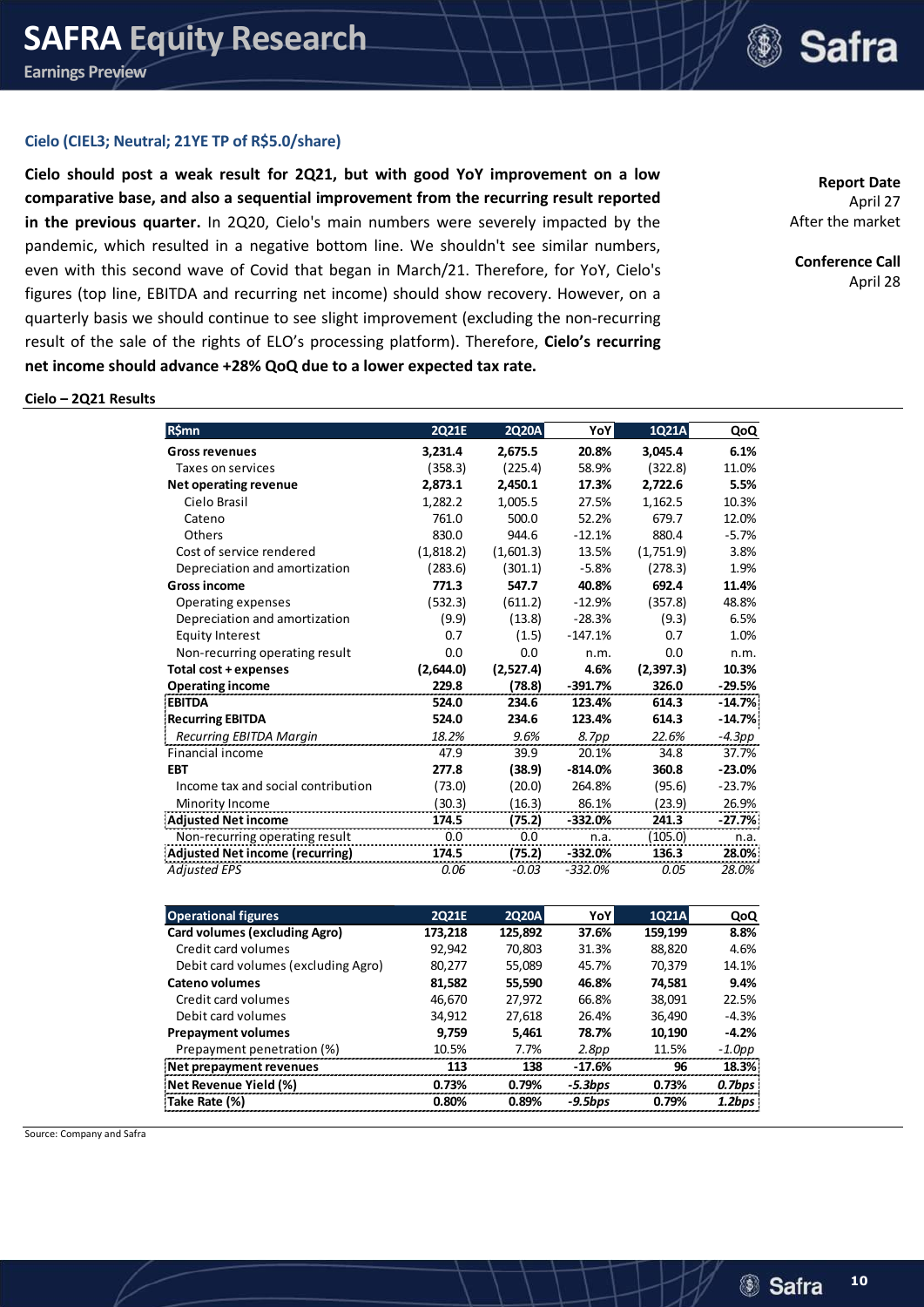

#### **BB Seguridade (BBSE3; Outperform; TP of R\$38.0/share)**

**BB Seguridade should present weak results in 2Q21.** As anticipated by Susep's figures, BBSE's top line is expected to decline by -12.5% YoY and -11.8% QoQ, mainly due to the Underwriting result, which should offset the good performance expected in the Distribution business (BB Brokerage). In the insurance segment, Brasilseg should continue to perform well in terms of top line (earned premium growth). However, this quarter we should see higher Loss Ratio in the Life, Credit Life and Rural segments, which should negatively impact Brasilseg's numbers. In addition, Brasilprev's numbers for 1Q21 should still be pressured by the financial result (due to the mismatch of the IGPM / IPCA ratios on assets and liabilities). **As a result, we expect that BBSE's earnings came down by -12.0% YoY and -10.5% QoQ, to R\$864mln (EPS of R\$0.43).**

**Report Date** August 2 Before the market

> **Conference Call** August 2

#### **BB Seguridade – 2Q21 Results**

| <b>Income Statement</b>        | 2Q21E | <b>2Q20A</b> | YoY       | 1Q21A | QoQ      |
|--------------------------------|-------|--------------|-----------|-------|----------|
| Equity income                  | 856.3 | 979.0        | $-12.5%$  | 971.3 | $-11.8%$ |
| Underwritting and accumulation | 337.9 | 523.8        | $-35.5%$  | 474.3 | $-28.8%$ |
| Life, Mortgage Life and Rural  | 173.5 | 278.6        | $-37.7%$  | 245.1 | $-29.2%$ |
| Pension Plans                  | 107.3 | 209.7        | $-48.8%$  | 191.9 | $-44.1%$ |
| <b>Premium Bonds</b>           | 51.9  | 30.2         | 71.8%     | 32.2  | 60.8%    |
| Dental Insurance               | 5.3   | 5.3          | $-1.2%$   | 5.1   | 3.8%     |
| <b>Distribution businesses</b> | 524.1 | 455.7        | 15.0%     | 506.4 | 3.5%     |
| Other                          | (5.7) | (0.5)        | 1112.3%   | (9.3) | $-39.1%$ |
| <b>G&amp;A</b> expenses        | (4.4) | (4.2)        | 4.1%      | (4.3) | 1.9%     |
| Personnel expenses             | (2.8) | (2.9)        | $-1.6%$   | (2.8) | 1.9%     |
| Administrative expenses        | (0.8) | (0.9)        | $-4.1%$   | (0.8) | 1.9%     |
| Tax expenses                   | (0.9) | (0.4)        | 118.9%    | (0.9) | 1.9%     |
| Other operating income (exp.)  | 0.2   | (0.0)        | $-469.4%$ | 0.2   | 1.9%     |
| Net investment income          | 12.5  | 28.8         | -56.6%    | 1.3   | 843.2%   |
| <b>EBT</b>                     | 864.5 | 1,003.7      | $-13.9%$  | 968.4 | $-10.7%$ |
| Taxes                          | (4.2) | (1.4)        | 195.4%    | (2.5) | 66.8%    |
| Net income                     | 864.5 | 981.8        | $-12.0%$  | 977.1 | $-11.5%$ |
| Adiusted net income            | 864.5 | 981.8        | $-12.0%$  | 965.9 | -10.5%   |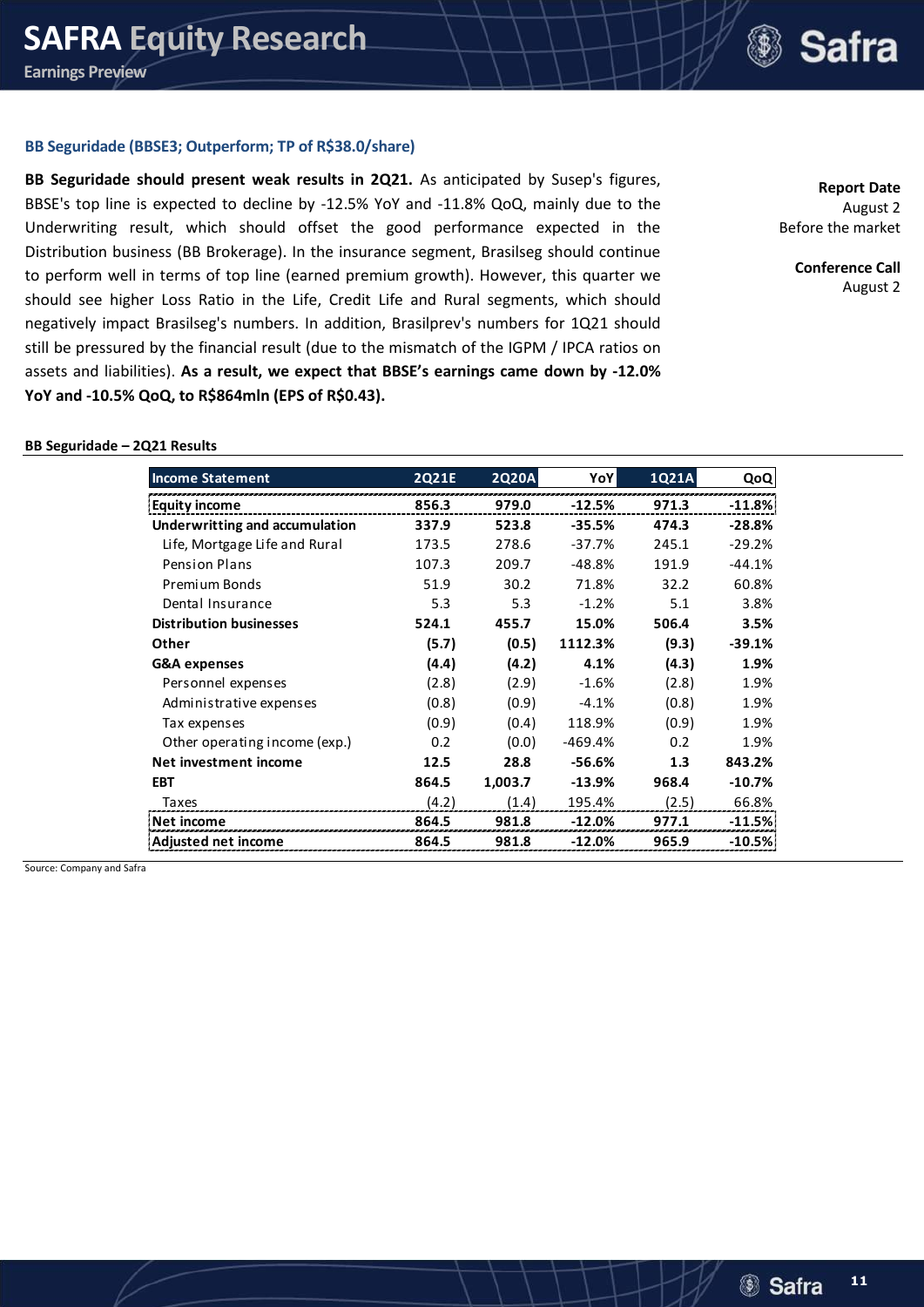

### **Porto Seguro (PSSA3; Outperform; 21YE TP of R\$67.0/share)**

**Porto Seguro should continue delivering good numbers in operational terms. However, the tougher comparison basis should lead Porto's bottom line down in the YoY. Nevertheless, for QoQ we may see expansion.**

Porto's total operating revenue may remain solid, growing mid-single digit YoY (+4.9%). On the other hand, auto loss ratio should show deterioration vs. 2Q20 (45% vs. 38.6% in the 2Q20), but still at historically low levels.

Regarding Porto's financial results, we expect some deceleration compared with the tougher comp basis of 2Q20. **That said, Porto Seguro's net income for 2Q21 should go down by 32% YoY to R\$442mln (EPS of R\$1.37), representing a ROAE (w/ Business combination) of 17.6% in the period.**

**Report Date** August 10 After the market

**Conference Call** August 11

#### **Porto Seguro – 2Q21 Results**

|                                           | 2Q21E    | 2Q20A    | YoY         | 1Q21A    | QoQ         |
|-------------------------------------------|----------|----------|-------------|----------|-------------|
| P&L (R\$mn)                               |          |          |             |          |             |
| <b>Writen Premiums</b>                    | 4,091    | 3,523    | 16.1%       | 4.069    | 0.5%        |
| (-) Retrocession                          | $-38$    | $-35$    | 8.6%        | $-21$    | 76.8%       |
| <b>Net Issued Premium</b>                 | 4,053    | 3,488    | 16.2%       | 4,048    | 0.1%        |
| <b>Earned Premium</b>                     | 3,863    | 3,681    | 4.9%        | 3,808    | 1.4%        |
| <b>Total Operating Revenues</b>           | 4,879    | 4,206    | 16.0%       | 4,838    | 0.8%        |
| <b>Total Operating Expenses</b>           | $-4,370$ | $-3,716$ | 17.6%       | $-4,536$ | $-3.7%$     |
| (-) Change in Technical Provision         | $-220$   | 192      | $-214.7%$   | $-233$   | $-5.3%$     |
| (-) Expenses Claims and Credited Benefits | $-1,819$ | $-1,511$ | 20.3%       | $-1.923$ | $-5.4%$     |
| (-) Acquisition Costs                     | $-983$   | $-886$   | 11.0%       | -996     | $-1.3%$     |
| (-) Administrative Expenses               | $-810$   | $-831$   | $-2.4%$     | $-836$   | $-3.1%$     |
| (-) Tax Expenses                          | $-160$   | $-176$   | $-8.9%$     | $-147$   | 9.2%        |
| (-) Other Expenses                        | $-377$   | $-504$   | $-25.2%$    | $-401$   | $-5.9%$     |
| <b>Operating Income</b>                   | 509      | 490      | 3.8%        | 302      | 68.6%       |
| (+) Financial Results                     | 155      | 498      | $-68.9%$    | 194      | $-20.0%$    |
| <b>Earnings Before Taxes</b>              | 664      | 988      | $-32.8%$    | 496      | 34.0%       |
| (-) Social and Contribution Tax           | $-222$   | $-333$   | $-33.4%$    | $-201$   | 10.3%       |
| <b>Reported Net Income</b>                | 442      | 655      | $-32.4%$    | 295      | 50.1%       |
| <b>Adjusted Net Income</b>                | 442      | 655      | $-32.4%$    | 295      | 50.1%       |
| Net Margin                                | 9.1%     | 15.6%    | $-41.8%$    | 6.1%     | 3.0 p.p.    |
| <b>Operational metrics</b>                |          |          |             |          |             |
| ROAE (w/ Business Combination)            | 17.6%    | 19.3%    | $-1.7 p.p.$ | 19.8%    | $-2.2 p.p.$ |
| Loss ratio                                | 47.1%    | 40.9%    | 6.1 p.p.    | 50.5%    | $-3.4 p.p.$ |
| Commission ratio                          | 23.3%    | 22.8%    | 0.5 p.p.    | 23.8%    | $-0.5 p.p.$ |
| Administrative expenses ratio             | 13.7%    | 13.8%    | $-0.1 p.p.$ | 14.5%    | $-0.9 p.p.$ |
| Combined ratio                            | 88.8%    | 84.4%    | 4.4 p.p.    | 93.5%    | $-4.7 p.p.$ |
| Extended combined ratio                   | 87.6%    | 77.7%    | 10.0 p.p.   | 91.8%    | $-4.1 p.p.$ |
| <b>Earnings Per Share</b>                 | 1.37     | 2.03     | $-32.4%$    | 0.91     | 50.1%       |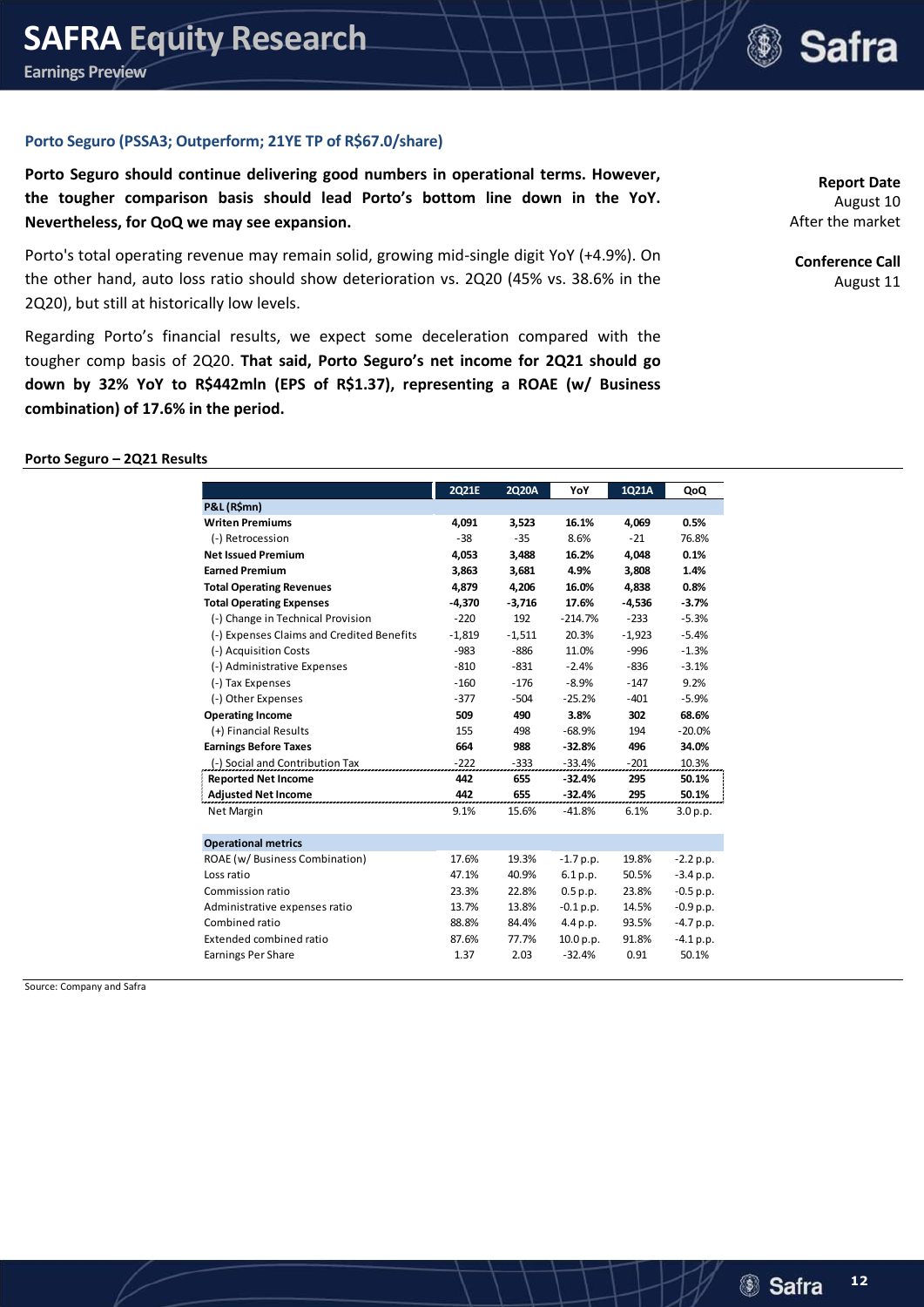# **Safra**

#### **IRB Brasil RE (PSSA3; Neutral; 21YE TP of R\$7.8/share)**

**IRB should deliver a weak earnings result.** The numbers already anticipated by SUSEP do not show a clear recovery. The net loss of -R\$49mln reported in April/21 should weigh on the 2Q consolidated result. In May/21, there was a slight recovery in earnings, but not enough to reverse the loss presented in the previous month. Therefore, we expect a weak bottom line result, with recurring net income at R\$12mln (vs. R\$51mln last quarter). Loss ratio should be the main detractor of IRB's results, staying at 74.6% (vs. 72.1% last quarter).

**Report Date** August 16 After the market

**Conference Call** August 17

#### **IRB Brasil RE – 2Q21 Results**

|                                              |                | <b>2Q20A</b>    | YoY          | 1Q21A          |             |
|----------------------------------------------|----------------|-----------------|--------------|----------------|-------------|
| <b>R\$mn</b>                                 | <b>2Q21E</b>   |                 |              |                | QoQ         |
| <b>Gross Written Premium</b>                 | 2,255          | 2,544           | $-11.3%$     | 1,931          | 16.8%       |
| $(+)$ Local                                  | 1,235          | 1,164           | 6.1%         | 1,044          | 18.2%       |
| (+) International                            | 1,021          | 1,379           | $-26.0%$     | 886            | 15.2%       |
| (-) Retrocession                             | (497)          | (833)           | $-40.4%$     | (396)          | 25.4%       |
| <b>Retained Premium</b>                      | 1,759          | 1.711           | 2.8%         | 1.534          | 14.6%       |
| (-) Change in Technical Provisions           | (135)          | 18              | $-856.0%$    | (80)           | 68.9%       |
| <b>Earned Premium</b>                        | 1,623          | 1,728           | $-6.1%$      | 1,454          | 11.6%       |
| <b>Retained Claim</b>                        | (1,211)        | (2, 339)        | $-48.2%$     | (1,049)        | 15.5%       |
| $(+)$ OCR                                    | (968)          | (2,430)         | $-60.2%$     | (838)          | 15.5%       |
| $(+)$ IBNR                                   | (244)          | 91              | $-368.5%$    | (211)          | 15.4%       |
| <b>Acquisition Costs</b>                     | (341)          | (367)           | $-7.1%$      | (322)          | 6.0%        |
| Others Revenues and Expenses                 | (32)           | (60)            | $-45.7%$     | (9)            | 245.4%      |
| <b>Underwriting Results</b>                  | 39             | (1,038)         | $-103.8%$    | 74             | $-47.5%$    |
| (-) Administrative Expenses                  | (110)          | (74)            | 48.5%        | (99)           | 11.6%       |
| (-) Tax Expenses                             | (21)           | (46)            | $-54.0%$     | 13             | $-256.4%$   |
| (-) Financial Income                         | 109            | 49              | 122.9%       | 104            | 5.6%        |
| <b>EBT</b>                                   | 17             | (1, 108)        | $-101.6%$    | 93             | $-81.3%$    |
| (-) Taxes and Contributions                  | (5)            | 423             | $-101.2%$    | (42)           | $-87.5%$    |
| <b>Recurring Net Income</b>                  | 12             | (685)           | $-101.8%$    | 51             | $-76.1%$    |
| Net margin                                   | 0.7%           | $-40.1%$        | 40.7 p.p.    | 3.3%           | $-3$ bps:   |
|                                              |                |                 | YoY          |                |             |
| <b>Operational metrics</b><br>Loss ratio (%) | 2Q21E<br>74.6% | 2Q20A<br>135.3% | -60.7 p.p.   | 1Q21A<br>72.1% | QoQ         |
|                                              | 21.0%          | 21.2%           |              |                | 2.5 p.p.    |
| Commission ratio (%)                         |                |                 | $-0.2$ p.p.  | 22.1%          | $-1.1$ p.p. |
| Administrative expenses ratio (%)            | 6.8%           | 4.3%            | 2.5 p.p.     | 6.8%           | 0.0 p.p.    |
| Financial income ratio (%)                   | 6.7%           | 2.8%            | 3.9 p.p.     | 7.1%           | $-0.4$ p.p. |
| Combined ratio (%)                           | 105.7%         | 167.0%          | $-61.3$ p.p. | 100.8%         | 4.9 p.p.    |
| Extended combined ratio (%)                  | 99.0%          | 162.4%          | $-63.4$ p.p. | 94.1%          | 4.9 p.p.    |
| <b>ROAE %</b>                                | 3.2%           | $-85.1%$        | 88.3 p.p.    | 4.7%           | $-1.5$ p.p. |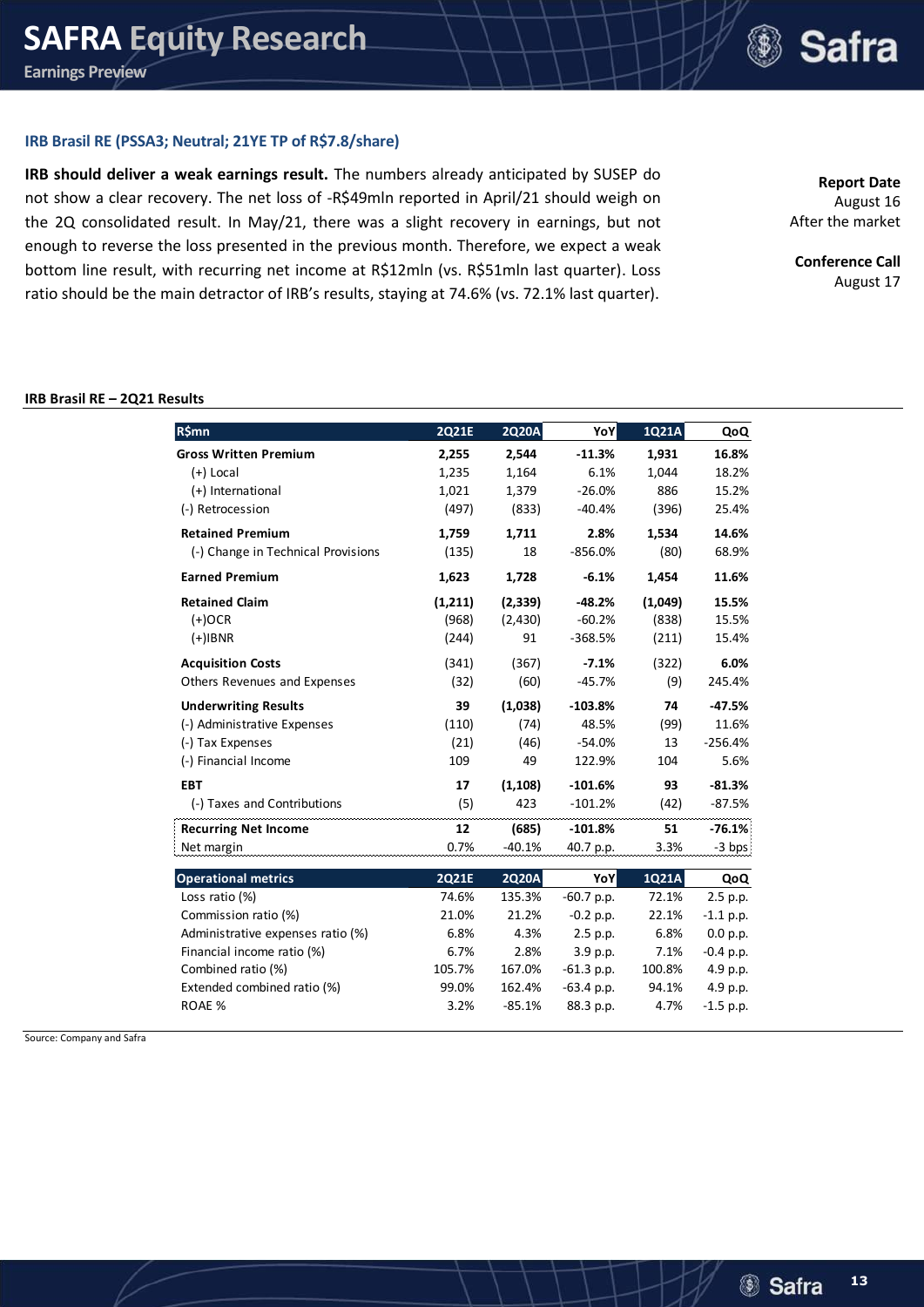

#### **ANALYST DISCLOSURES**

- 1. The analyst responsible for preparing this document, highlighted in bold, hereby certifies that all opinions expressed in this report accurately, solely and exclusively reflect his/her personal views and opinions regarding all of the issuers and securities analyzed herein, provided in this document independently and autonomously. Whereas the personal opinions of investment analysts may diverge, Safra Corretora and/or Banco Safra and/or any of their affiliated companies may have published or eventually publish other reports that are inconsistent and/or reach different conclusions than those provided herein.
- 2. The analyst responsible for preparing this report is not registered and/or not qualified as a survey analyst at the NYSE or FINRA, nor is such analyst in any way associated with Safra Securities LLC ("SSL"), and is, therefore, not subject to the provisions of Rule 2242 on communications with researched companies, public appearances and transactions involving securities held in a research analyst account.
- 3. An analyst's compensation is based upon total revenues of Safra Corretora, a portion of which is generated through investment banking activities. Like all employees of Safra Corretora, its subsidiaries and affiliates, analysts receive compensation that is impacted by overall profitability. For this reason, analyst's compensation can be considered to be indirectly related to this report. However, the analyst responsible for the content of this report hereby represents that no part of his or her compensation was, is, or will be directly or indirectly related to any specific recommendation or views contained herein or linked to the pricing of any of the securities discussed herein. The analyst declares that (s)he does not maintain any relationship with any individual affiliated with the companies or government and does not receive any compensation for services rendered to or have any commercial relationship with the company or any individual or entity representing the interests of the company. The analyst(s) and any member of his/her household do not hold, directly or indirectly, more than 5% of their personal net worth in any securities issued by the companies or government analyzed in this report in his/her personal investment portfolio, nor is (s)he personally involved in the acquisition, sale or trading of such securities in the market. Neither the analyst(s) nor any member of the analysts' household serves as an officer, director or advisory board member of the companies analyzed in this report.

#### **DISCLOUSERS ITEMS**

| alvsts |  |  |
|--------|--|--|
|        |  |  |

- 1. The securities analyst(s) involved in preparing this report are associated with individuals who work for the issuers addressed herein.
- 2. The securities analyst(s) spouse(s) or partner(s) hold, either directly or indirectly, on their own behalf or on behalf of third parties, stock and/or other securities discussed in this report.
- 3. The securities analyst(s), spouse(s) or partner(s) are directly or indirectly involved in the purchase, sale or intermediation of the securities discussed in this report.
- 4. The securities analyst(s), respective spouse(s) or partner(s) hold, either directly or indirectly, any financial interest related to the securities issuers analyzed in this report.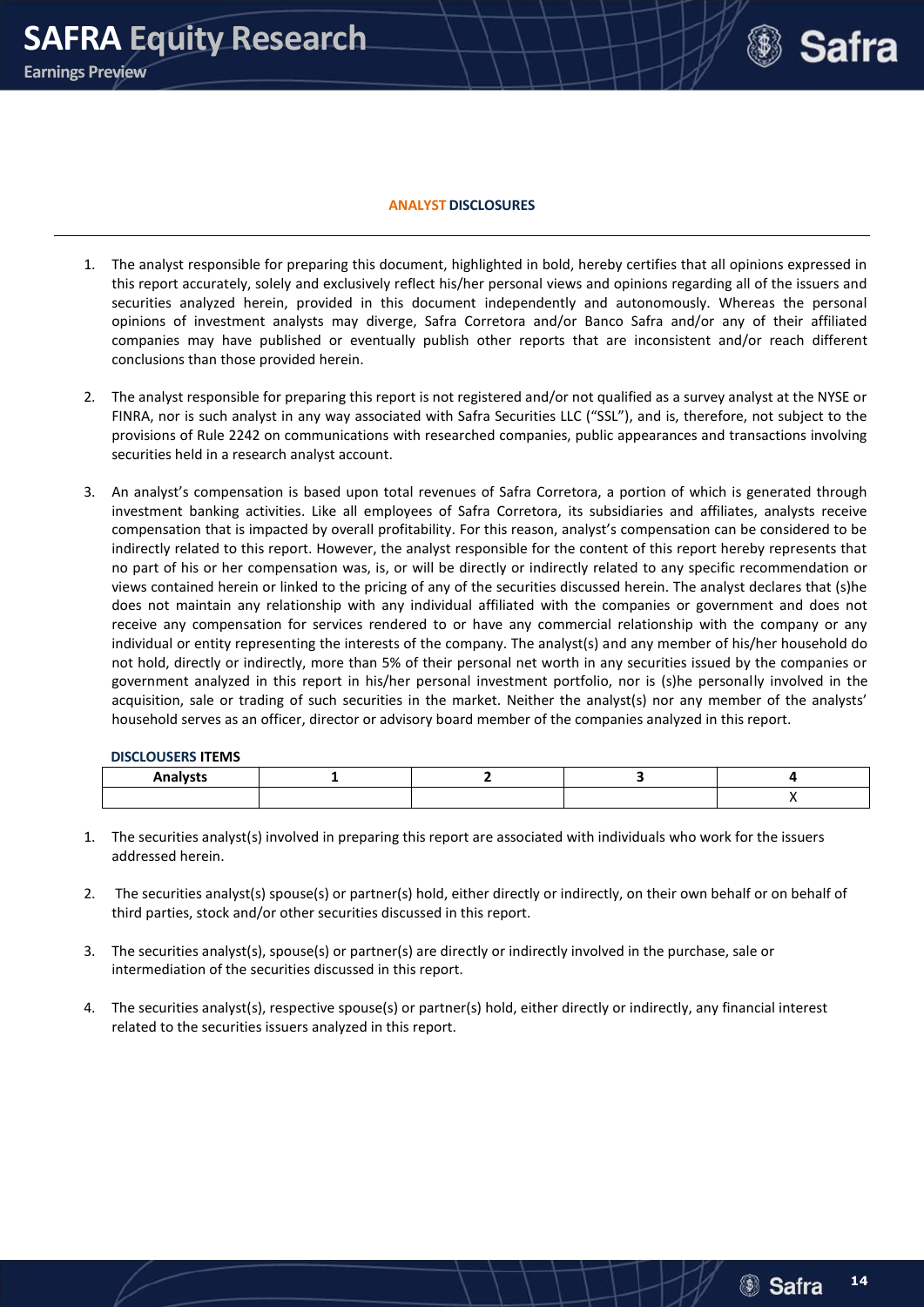

#### **IMPORTANT INFORMATION ABOUT SAFRA**

#### **Safra Corretora and/or affiliates declare that (i) Have significant financial and commercial relationships and or (ii) receive(s) compensation for services rendered to the following company(ies):**

CDB, Grpo Carrefour Brasil, Hypera S.A, Lojas Renner, Lojas Americanas, Via Varejo, B2W Digital, Estácio, Kroton, Ser Educacional, Raia Drogasil, Fleury, Energisa, Equatorial, AES Tietê, Cesp, Engie Brasil, Alupar, CTEEP, TAESA, Cemig, Copel, Energias do Brasil, Eletrobras, Light, Copasa, Sabesp, Braskem, Ultrapar, Petrobrás, Br Distribuidora, Neoenergia, CPFL Energia S.A, Vale, Gerdal, Gerdal Metalurgica, Usiminas, CSN – Cia Siderurgica Nacional, Telefônica, Tim, itaú, itaúsa, B3, Cielo, Porto Seguro, Sul America, Banco BTG Pactual, Banco Pan, Linx, CCR, Embraer, Localiza, Ecorodovias, Movida, Tegma, Rumo, Cosan Logística, Iochpe-Maxion, Duratex S.A, Mahle Metal Leve, Marcopolo, Randon, Tupy, Weg, JSL, Santos Brasil, Fras-le, Gol, Azul, Cyrela, Even, Eztec, Helbor, MRV, Tecnisa, BR Malls, Iguatemi, Cyre Com – CCP, Localweb.

Abioye Empreendimentos e Participações S.A, Ambipar Participações e Empreendimentos S.A., Austral, B3 – Brasil, Bolsa, Balcão, Biomm S.A, Companhia Siderúrgia Nacional (CSN), Companhia de Gás de São Paulo – COMGÁS, D1000 Varejo Farma Participações S.A, Havan, Isa CTEEP, Kazzas Incorporações e Construções S.A. (KALLAS), Lavvi Empreendimentos Imobiliários S.A., PetroRio S.A, Transmissora Aliança de Energia Elétrica (Taesa), You Inc Incorporadora e Participações S.A., FII GLP Brasil Gestão de Recursos e Administração Imobilária, FII Tishman Speyer Renda Corporativa Fundo de Investimento Imobiliário, FII – Gtis Brazil Properties Fundo de Investimento Imobiliário, FII – Js Real Estate Multigestão Fundo de Investimento Imobiliário, FII BR Properties Office & Logistic Fundo de Investimento imobiliário, FFI Barvel Fundo de Investimento Imobiliário, EDP São Paulo Distribuição de Energia S.A, Colombo Agroindústria S.A, Irmãos Muffato & Cia Ltda, Hidrovias do Brasil S.A., 2º emissão Galápagos FOF FII, W2W E-Commerce de Vinhos S.A., Alphaville S.A., 1ª emissão JFL Living – FII, 1ª emissão Plural Logística – FII, Esforços Restritos de Debêntures Conversíveis da Gafisa S.A, Barigui Rendimentos Imobiliários – FII, 1ª Emissão do Capitânia FIC FI-INFRA, 1ª Emissão XP FIC FII IE RF, 6ª Emissão RBR Alpha Multiestratégia – FII, 8ª Emissão Capitânia Securities II – FII, 1ª Emissão REC Hotelaria FII, 2ª Emissão do Vinci Energia FIP-IE, 2ª Emissão REC Logística FII, 2ª Emissão do More Real Estate FOF – FII, CRA SLC Agrícola, FII BR Properties Office & Logistic Fundo de Investimento Imobiliários, FFI, 3ª Emissão Rio Bravo FOF FII, 1ª Emissão do BB FOF – FII, 3ª Emissão Polo Recebíveis Imobiliários II – FII, 2ª Emissão Bluemacaw Renda FOF FII, 4ª Emissão VBI CRI 400 – FII, 1ª emissão BTG Pactual Agro Logística, 1º emissão IFI-D Inter – FII, 3ª emissão Polo Recebíveis Imobiliários II – FII.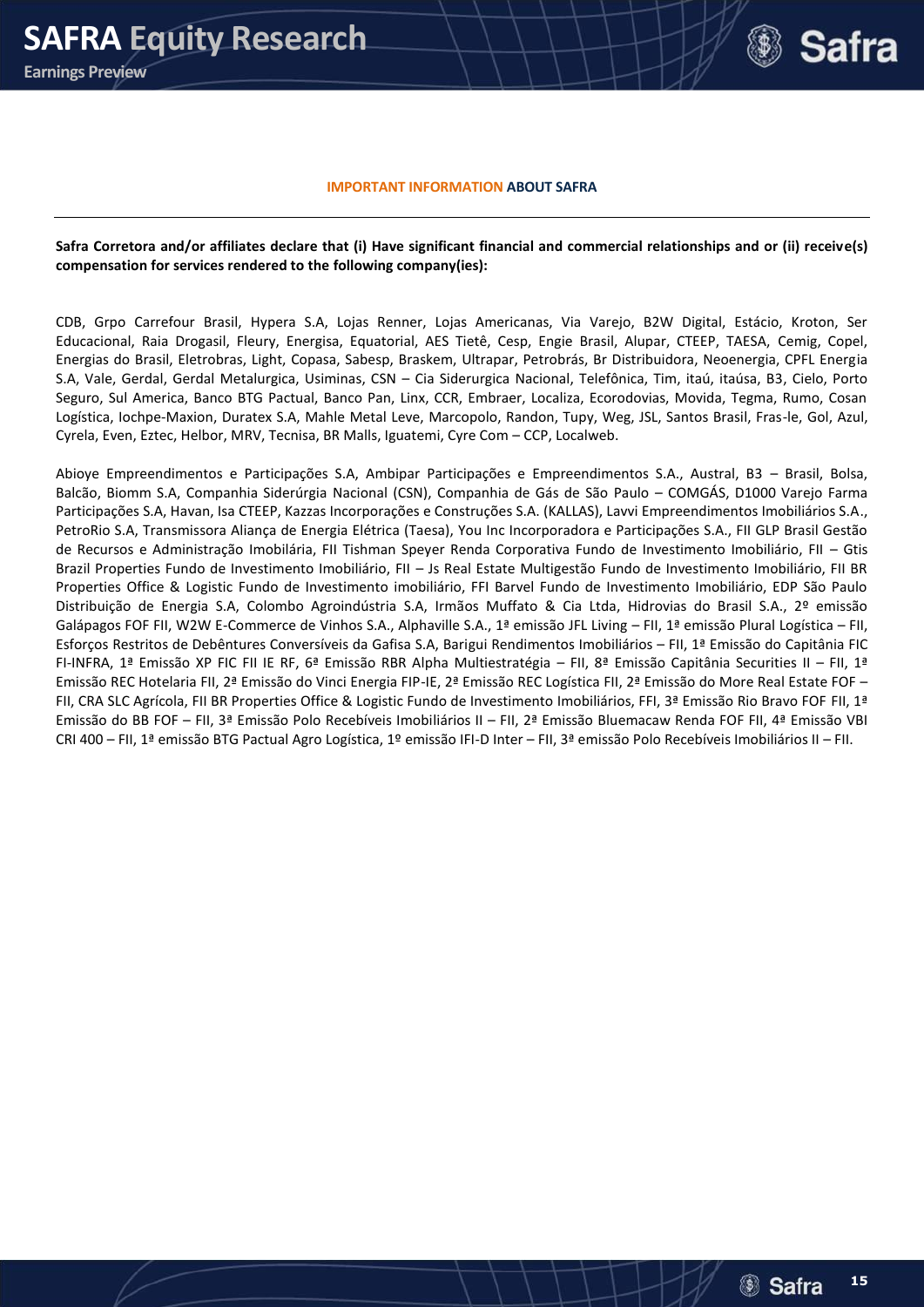

#### **IMPORTANT GLOBAL DISCLOSURES**

- 1. This report was prepared by Safra Corretora de Valores e Cambio Ltda ("Safra Corretora"), a subsidiary of Banco Safra S.A., a company regulated by the Brazilian Securities and Exchange Commission (CVM). Safra Corretora is the responsible for the distribution of this report in Brazil.
- 2. This report is for distribution only under such circumstances as may be permitted by applicable law. This report is not directed at you if Safra Corretora and/or Banco Safra is prohibited or restricted by any legislation or regulation in any jurisdiction from making it available to you. You should satisfy yourself before reading it that Safra Corretora and/or Banco Safra are permitted to provide research material concerning investments to you under relevant legislation and regulations.
- 3. This report is provided for informational purposes only and does not constitute or should not be construed as an invite, solicitation, offer or inducement to buy or sell any financial instrument or to participate in any particular trading strategy in any jurisdiction.
- 4. The information herein was deemed reasonable on the date of publication and was obtained from reliable public sources. Safra Corretora does not ensure or guarantee, either expressly or implicitly, that the information contained herein is accurate or complete. Safra Corretora has no obligation to update, modify or amend this report and informs the reader accordingly, except when terminating coverage of the companies discussed in the report. The Opinions, estimates, information and/or forecasts expressed in this report constitute the current judgment of the analyst responsible for the content of this report as of the date in which it was issued and are therefore subject to change without notice. The prices and availability of the financial instruments are merely indicative and subject to change beyond the control of Safra Corretora. Safra Corretora are not obligated to update, amend or otherwise alter this report, or to inform readers of any changes in its content, except upon termination of coverage of the securities issuers discussed herein.
- 5. Due to international regulations, not all financial services/instruments may be available to all clients. You should be aware of and observe any such restrictions when considering a potential investment decision.
- 6. The financial instruments discussed in this document may not be available or suitable for all investors. This report does not take under consideration the specific investment objectives, financial situation or needs of any particular investor. Investors who intend to purchase or trade the securities covered in this report must seek out the applicable information and documents in order to decide whether to invest in such securities. Investors must independently seek out financial, accounting, legal, economic and market guidance, based on their personal characteristics, before making any investment decision regarding the securities of the issuers analyzed in this report. Each investor must make the final investment decision based on a range of related risks, fees and commissions. In all cases, investors should conduct their own investigation and analysis of such information before taking or omitting to take any action in relation to securities or markets that are analyzed in this report.
- 7. The report should not be regarded by recipients as a substitute for the exercise of their own judgment. Opinions, estimates, and projections expressed herein constitute the current judgment of the analyst responsible for the substance of this report as of the date on which the report was issued and are therefore subject to change without notice and may differ or be contrary to opinions expressed by other business areas of Banco Safra as a result of using different assumptions and criteria.
- 8. In the event that a financial instrument is expressed in currencies other than the one used by the investor, exchange rate variations may adversely affect the price, value or profitability. Financial instrument yields may vary, ultimately increasing or decreasing the price or value of financial instruments, either directly or indirectly. Past performance is not necessarily indicative of future results, and this report does not ensure or guarantee, either expressly or implicitly, any possible future performance or any other aspect thereof. Safra Corretora and its affiliated companies may not be held liable for eventual losses, either direct or indirect, arising from the use of this report or its content. Upon using the content herein, investors undertake to irrevocably and irreparably hold Safra Corretora and/or any of its affiliated companies harmless against any claims, complaints, and/or losses.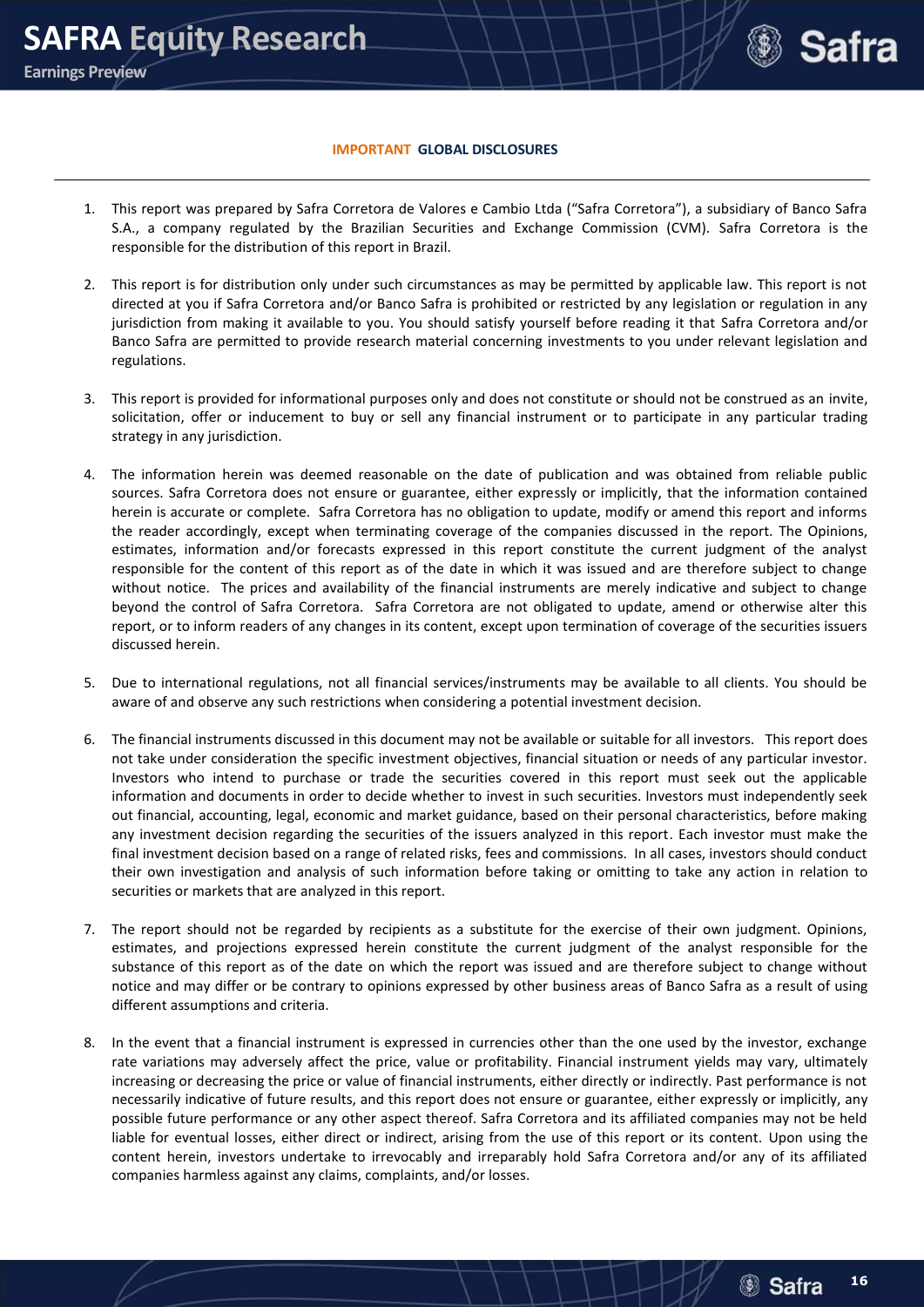

- 9. Any opinions, estimates, and projections must not be construed as a representation that the matters referred to therein will occur. Prices and availability of financial instruments are indicative only and subject to change without notice. Research will initiate, update and cease coverage solely at the discretion of Banco Safra.
- 10. This report may not be reproduced or redistributed to any other person, in whole or in part, for any purpose, without the prior written consent of Safra Corretora. Additional information relative to the financial instruments discussed in this report is available upon request.

#### **Additional Disclaimer for reports distributed for in the:**

#### **USA:**

Safra Securities LLC ("SSL"), a FINRA/SIPC member firm, is distributing this report in the United States and accepts responsibility for the content of this report. SSL assumes responsibility for this research for purposes of U.S. law. Any US Investor who receives this report and intends to trade any of the securities addressed herein must do so through Safra Securities LLC at 546 5th Ave, 2nd Floor, New York, NY.

#### **UK AND EUROPEAN ECONOMIC AREA (EEA):**

The communication of this report is not being made and has not been approved by an authorised person for the purposes of FSMA 2000 (United Kingdom Financial Services and Markets Act), Section 21.

Accordingly, the report is not being distributed to, and must not be passed on to, the general public in the United Kingdom, and is only for circulation to persons outside the United Kingdom or to persons within the United Kingdom falling within the definition of investment professionals (as defined in Article 19(5) of the Financial Services and Markets Act 2000 (Financial Promotion) Order 2005 (the Order), or to other persons to whom it may lawfully be communicated in accordance with the Order.

While all reasonable effort has been made to ensure that the information contained is not untrue or misleading at the time of publication, no representation is made as to its accuracy or completeness and it should not be relied upon as such. Past performances offer no guarantee as to future performances. All opinions expressed in the present document reflect the current context and which is subject to change without notice.

#### **OTHER COUNTRIES:**

This report, and the securities discussed herein, may not be eligible for distribution or sale in all countries or to certain categories of investors. In general, this report may be distributed only to professional and institutional investors. By accessing this report, you confirm that you are aware of the laws in your jurisdiction, relating to the provision and sale of financial service products and acknowledge that this material contains proprietary information and you are to keep this information as a confidential information, additionally, you confirm that you understand the risks related to the financial instruments discussed. Due to international regulations, not all financial services/instruments may be available to all clients.